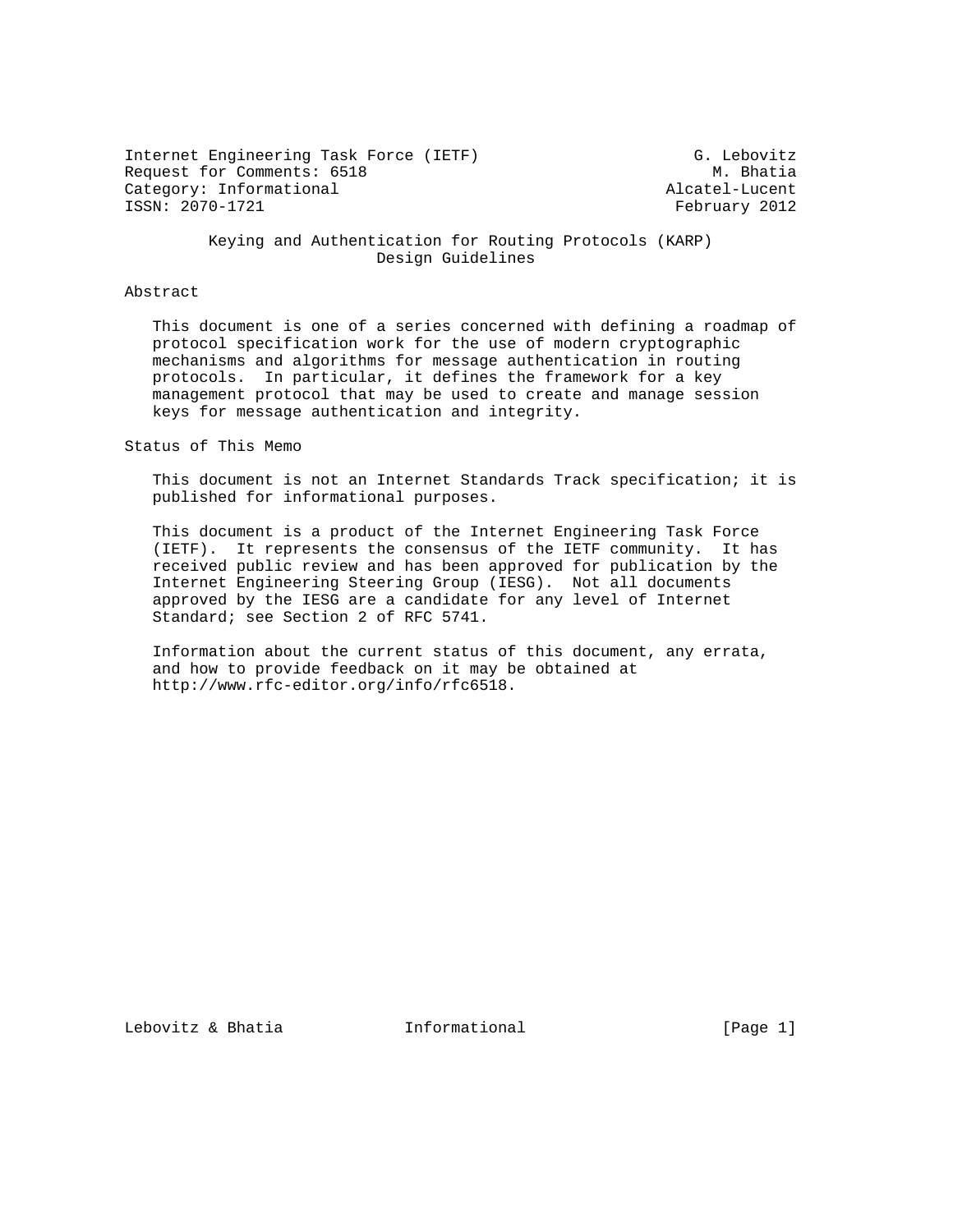# Copyright Notice

 Copyright (c) 2012 IETF Trust and the persons identified as the document authors. All rights reserved.

 This document is subject to BCP 78 and the IETF Trust's Legal Provisions Relating to IETF Documents (http://trustee.ietf.org/license-info) in effect on the date of publication of this document. Please review these documents carefully, as they describe your rights and restrictions with respect to this document. Code Components extracted from this document must include Simplified BSD License text as described in Section 4.e of the Trust Legal Provisions and are provided without warranty as described in the Simplified BSD License.

## Table of Contents

| 1.1. Conventions Used in This Document 4                        |
|-----------------------------------------------------------------|
|                                                                 |
| 2.1. Category: Message Transaction Type 5                       |
|                                                                 |
| 3. Consider the Future Existence of a Key Management Protocol 6 |
|                                                                 |
|                                                                 |
|                                                                 |
|                                                                 |
| 4.2. Work Items per Routing Protocol 11                         |
|                                                                 |
| б.                                                              |
|                                                                 |
|                                                                 |
|                                                                 |
|                                                                 |
| 9.2. Internal versus External Operation 22                      |
|                                                                 |
|                                                                 |
|                                                                 |
|                                                                 |
|                                                                 |
|                                                                 |

Lebovitz & Bhatia  $I_n$  Informational [Page 2]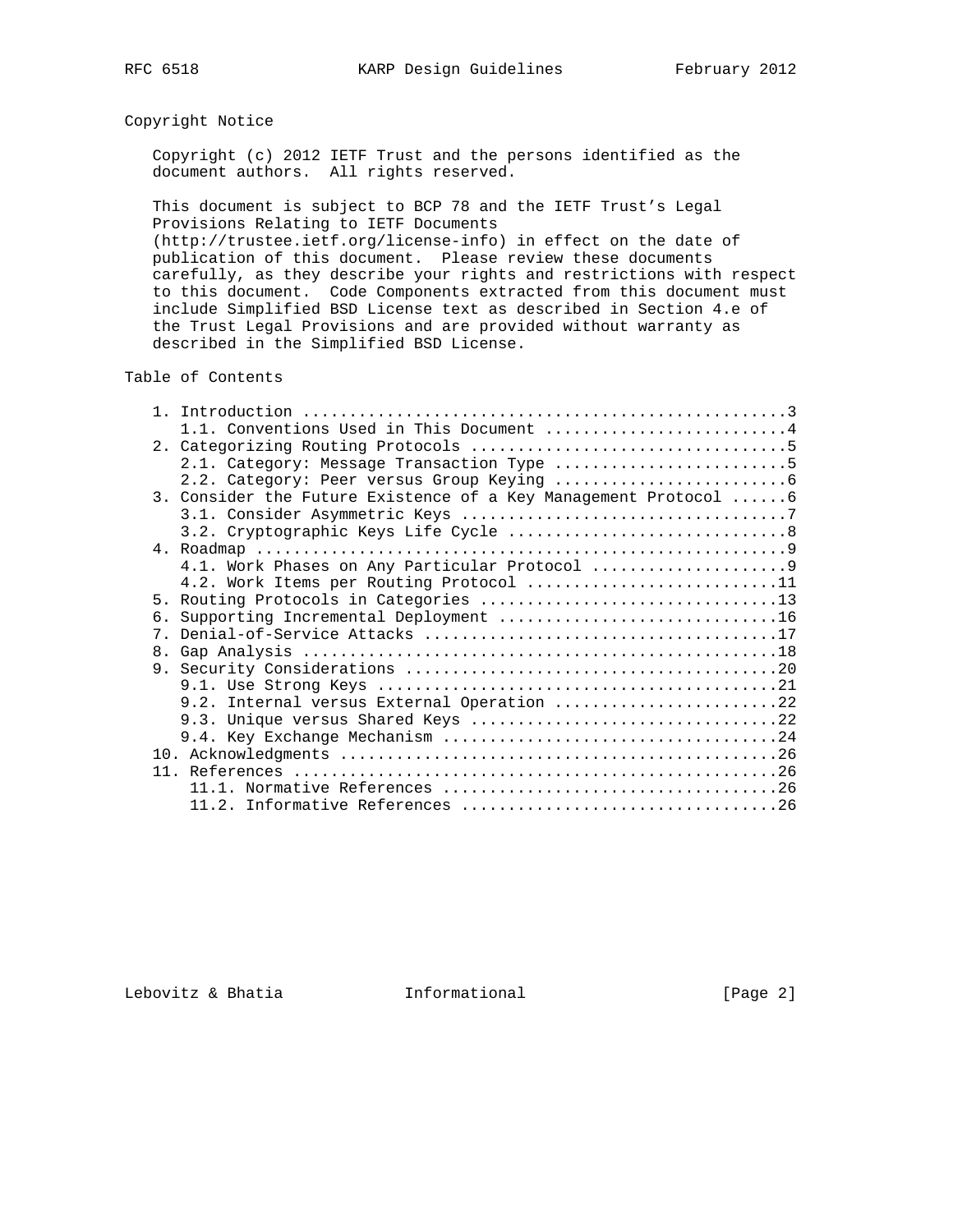## 1. Introduction

 In March 2006, the Internet Architecture Board (IAB) held a workshop on the topic of "Unwanted Internet Traffic". The report from that workshop is documented in RFC 4948 [RFC4948]. Section 8.1 of that document states that "A simple risk analysis would suggest that an ideal attack target of minimal cost but maximal disruption is the core routing infrastructure". Section 8.2 calls for "[t]ightening the security of the core routing infrastructure". Four main steps were identified for that tightening:

- o Increase the security mechanisms and practices for operating routers.
- o Clean up the Internet Routing Registry [IRR] repository, and securing both the database and the access, so that it can be used for routing verifications.
- o Create specifications for cryptographic validation of routing message content.
- o Secure the routing protocols' packets on the wire.

 The first bullet is being addressed in the OPSEC working group. The second bullet should be addressed through liaisons with those running the IRR's globally. The third bullet is being addressed in the SIDR working group.

 This document addresses the last bullet, securing the packets on the wire of the routing protocol exchanges. Thus, it is concerned with guidelines for describing issues and techniques for protecting the messages between directly communicating peers. This may overlap with, but is strongly distinct from, protection designed to ensure that routing information is properly authorized relative to sources of this information. Such authorizations are provided by other mechanisms and are outside the scope of this document and the work that relies on it.

 This document uses the terminology "on the wire" to talk about the information used by routing systems. This term is widely used in RFCs, but is used in several different ways. In this document, it is used to refer both to information exchanged between routing protocol instances and to underlying protocols that may also need to be protected in specific circumstances. Other documents that will analyze individual protocols will need to indicate how they use the term "on the wire".

Lebovitz & Bhatia  $\qquad \qquad$  Informational [Page 3]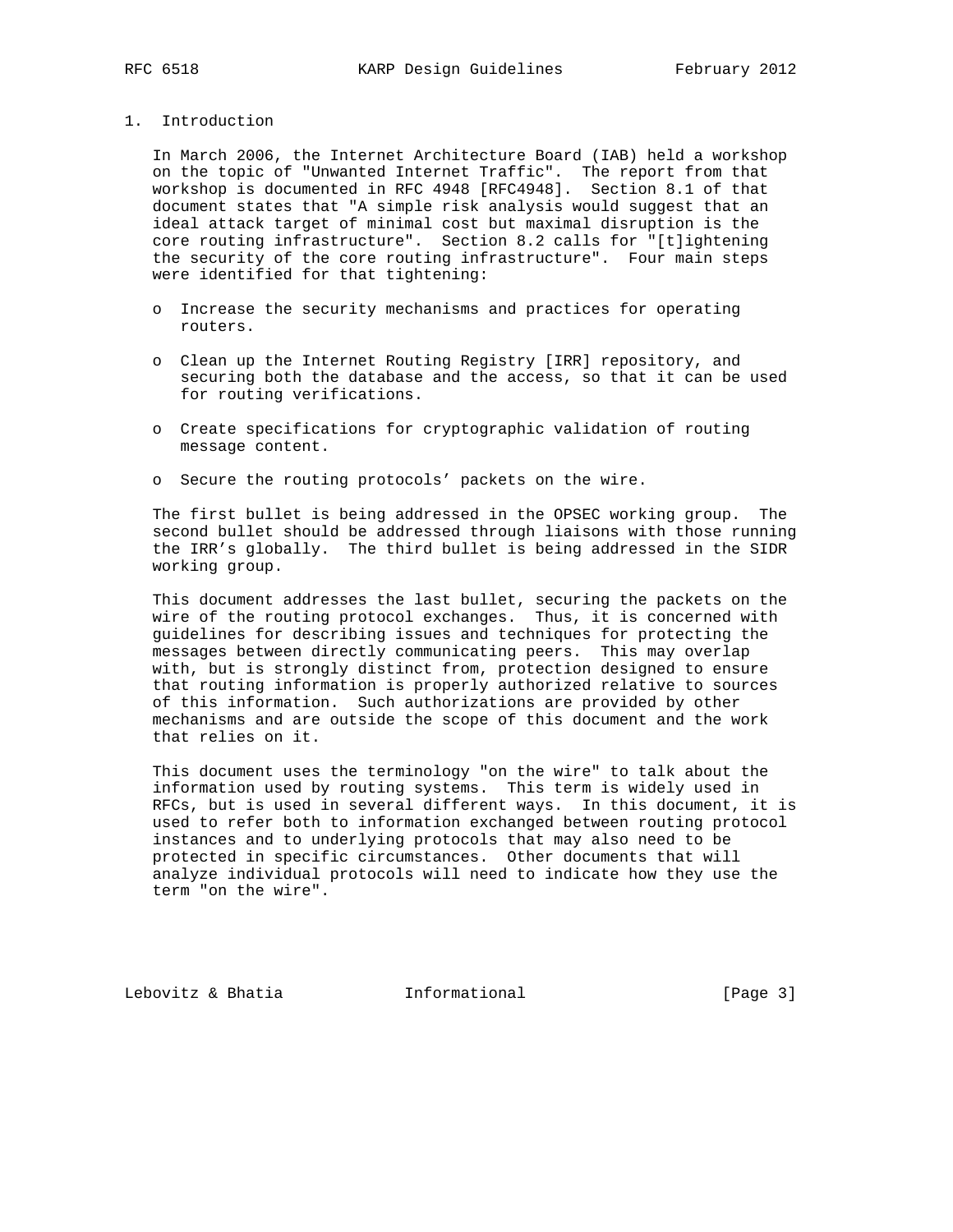The term "routing transport" is used to refer to the layer that exchanges the routing protocols. This can be TCP, UDP, or even direct link-level messaging in the case of some routing protocols. The term is used here to allow a referent for discussing both common and disparate issues that affect or interact with this dimension of the routing systems. The term is used here to refer generally to the set of mechanisms and exchanges underneath the routing protocol, whatever that is in specific cases.

 Keying and Authentication for Routing Protocols (KARP) will focus on an abstraction for keying information that describes the interface between routing protocols, operators, and automated key management. Conceptually, when routing protocols send or receive messages, they will look up the key to use in this abstract key table. Conceptually, there will be an interface for a routing protocol to make requests of automated key management when it is being used; when keys become available, they will be made available in the key table. There is no requirement that this abstraction be used for implementation; the abstraction serves the needs of standardization and management. Specifically, as part of the KARP work plan:

- 1) KARP will design the key table abstraction, the interface between key management protocols and routing protocols, and possibly security protocols at other layers.
- 2) For each routing protocol, KARP will define the mapping between how the protocol represents key material and the protocol independent key table abstraction. When routing protocols share a common mechanism for authentication, such as the TCP Authentication Option, the same mapping is likely to be reused between protocols. An implementation may be able to move much of the keying logic into code related to this shared authentication primitive rather than code specific to routing protocols.
- 3) When designing automated key management for both symmetric keys and group keys, we will only use the abstractions designed in point 1 above to communicate between automated key management and routing protocols.

 Readers must refer to [THTS-REQS] for a clear definition of the scope, goals, non-goals, and the audience for the design work being undertaken in the KARP WG.

1.1. Conventions Used in This Document

 The key words "MUST", "MUST NOT", "REQUIRED", "SHALL", "SHALL NOT", "SHOULD", "SHOULD NOT", "RECOMMENDED", "MAY", and "OPTIONAL" in this document are to be interpreted as described in RFC 2119 [RFC2119].

Lebovitz & Bhatia  $I_n$  Informational [Page 4]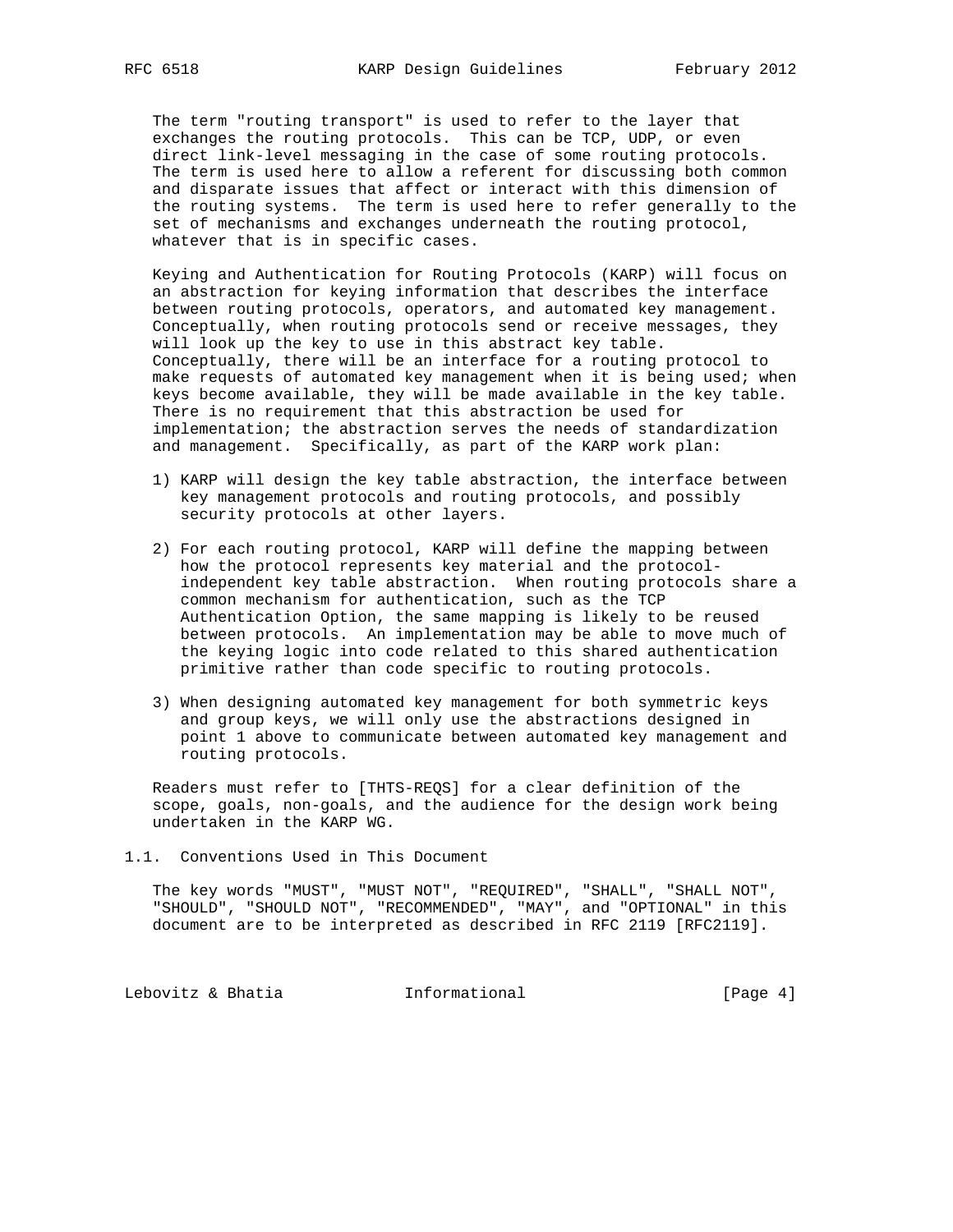## 2. Categorizing Routing Protocols

 This document places the routing protocols into two categories according to their requirements for authentication. We hope these categories will allow design teams to focus on security mechanisms for a given category. Further, we hope that each protocol in the group will be able to reuse the authentication mechanism. It is also hoped that, down the road, we can create one Key Management Protocol (KMP) per category (if not for several categories), so that the work can be easily leveraged for use in the various routing protocol groupings. KMPs are useful for allowing simple, automated updates of the traffic keys used in a base protocol. KMPs replace the need for humans, or operational support systems (OSS) routines, to periodically replace keys on running systems. It also removes the need for a chain of manual keys to be chosen or configured on such systems. When configured properly, a KMP will enforce the key freshness policy among peers by keeping track of the key's lifetime and negotiating a new key at the defined interval.

#### 2.1. Category: Message Transaction Type

 The first category defines three types of messaging transactions used on the wire by the base routing protocol. They are as follows:

One-to-One

 One peer router directly and intentionally delivers a route update specifically to one other peer router. Examples are BGP [RFC4271]; LDP [RFC5036]; BFD [RFC5880]; and RSVP-TE [RFC3209], [RFC3473], [RFC4726], and [RFC5151]. Point-to-point modes of both IS-IS [RFC1195] and OSPF [RFC2328], when sent over both traditional point-to-point links and when using multi-access layers, may both also fall into this category.

One-to-Many

 A router peers with multiple other routers on a single network segment -- i.e., on link local -- such that it creates and sends one route update message that is intended for multiple peers. Examples would be OSPF and IS-IS in their broadcast, non-point-to-point mode and Routing Information Protocol (RIP) [RFC2453].

#### Multicast

 Multicast protocols have unique security properties because they are inherently group-based protocols; thus, they have group keying requirements at the routing level where link-local

Lebovitz & Bhatia  $I_n$  Informational [Page 5]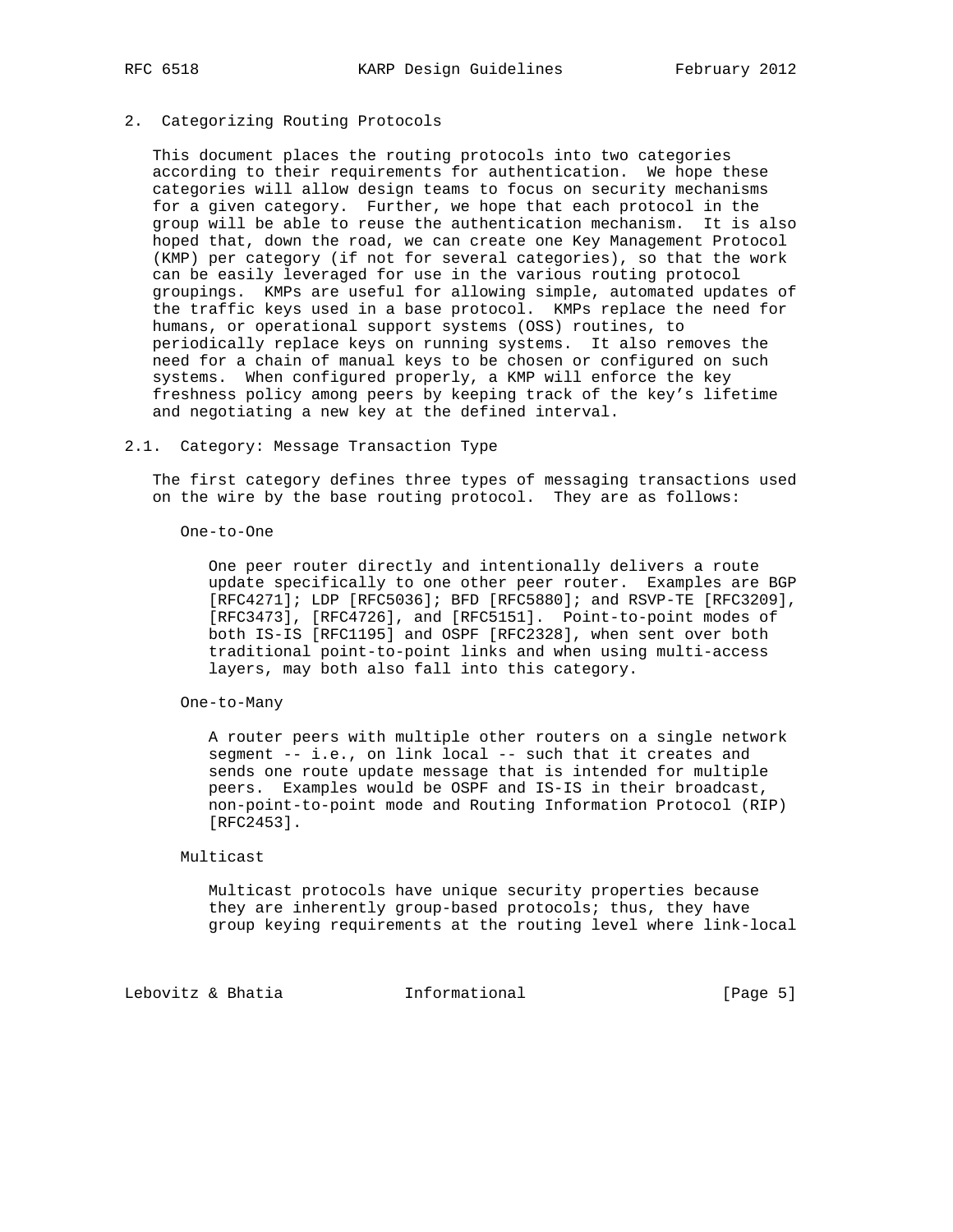routing messages are multicasted. Also, at least in the case of Protocol Independent Multicast - Sparse Mode (PIM-SM) [RFC4601], some messages are sent unicast to a given peer(s), as is the case with router-close-to-sender and the "Rendezvous Point". Some work for application-layer message security has been done in the Multicast Security (MSEC) working group and may be helpful to review, but it is not directly applicable.

 These categories affect both the routing protocol view of the communication and the actual message transfer. As a result, some message transaction types for a few routing protocols may be mixtures, for example, using broadcast where multicast might be expected or using unicast to deliver what looks to the routing protocol like broadcast or multicast.

 Protocol security analysis documents produced in the KARP working group need to pay attention both to the semantics of the communication and the techniques that are used for the message exchanges.

2.2. Category: Peer versus Group Keying

 The second category is the keying mechanism that will be used to distribute the session keys to the routing transports. They are as follows:

Peer Keying

 One router sends the keying messages only to one other router, such that a one-to-one, uniquely keyed security association (SA) is established between the two routers (e.g., BGP, BFD and LDP).

Group Keying

 One router creates and distributes a single keying message to multiple peers. In this case, a group SA will be established and used among multiple peers simultaneously. Group keying exists for protocols like OSPF [RFC2328] and for multicast protocols like PIM-SM [RFC4601].

3. Consider the Future Existence of a Key Management Protocol

 When it comes time for the KARP WG to design a reusable model for a Key Management Protocol (KMP), [RFC4107] should be consulted.

Lebovitz & Bhatia  $I_n$  Informational [Page 6]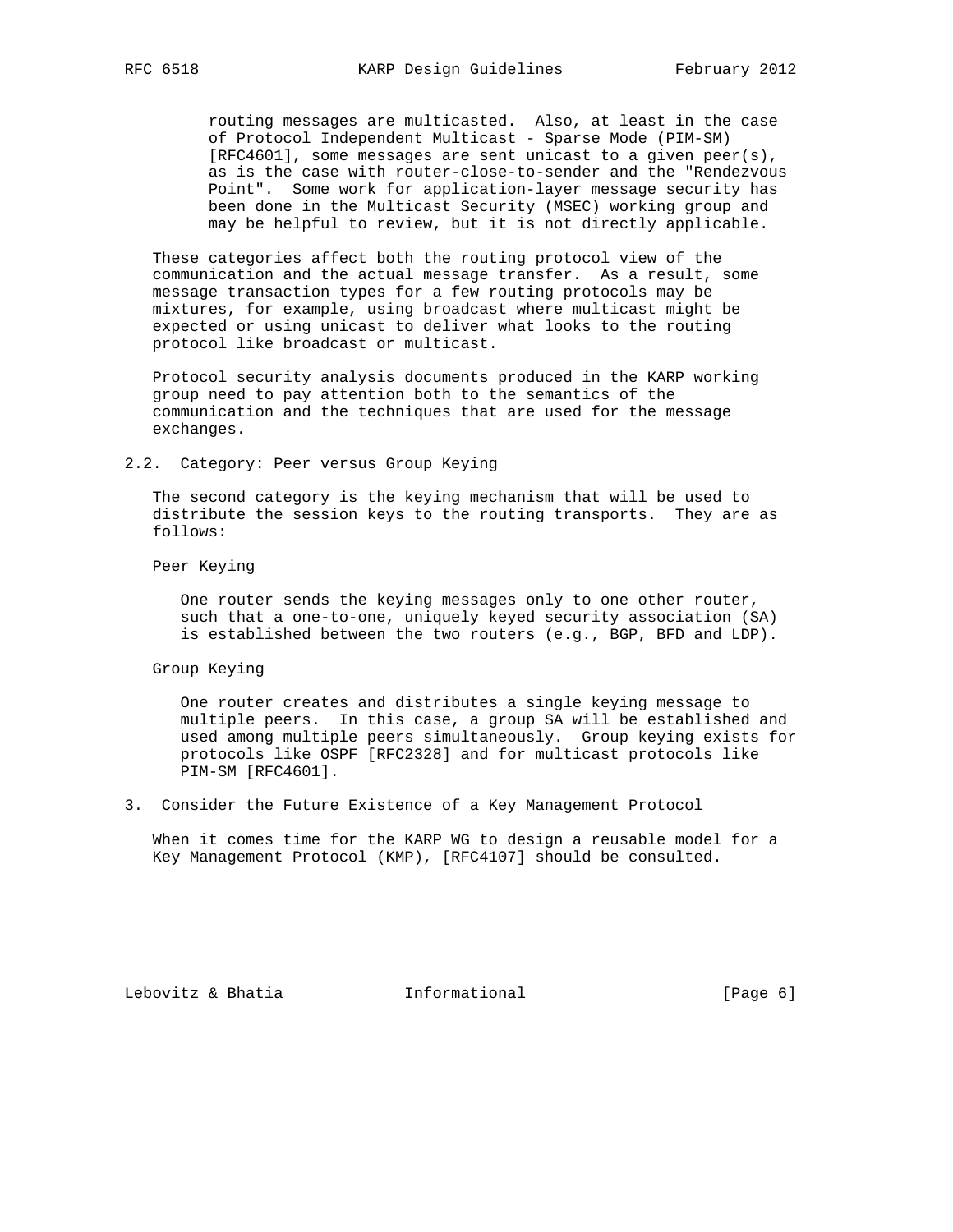When conducting the design work on a manually keyed version of a routing protocol's authentication mechanism, consideration must be made for the eventual use of a KMP. In particular, design teams must consider what parameters would need to be handed to the routing protocols by a KMP.

 Examples of parameters that might need to be passed are as follows: a security association identifier (e.g., IPsec Security Parameter Index (SPI) or the TCP Authentication Option's (TCP-AO's) KeyID), a key lifetime (which may be represented in either bytes or seconds), the cryptographic algorithms being used, the keys themselves, and the directionality of the keys (i.e., receiving versus the sending keys).

#### 3.1. Consider Asymmetric Keys

 The use of asymmetric keys can be a very powerful way to authenticate machine peers as used in routing protocol peer exchanges. If generated on the machine, and never moved off the machine, these keys will not need to be changed if an administrator leaves the organization. Since the keys are random, they are far less susceptible to off-line dictionary and guessing attacks.

 An easy and simple way to use asymmetric keys is to start by having the router generate a public/private key pair. At the time of this writing, the recommended key size for algorithms based on integer factorization cryptography like RSA is 1024 bits and 2048 bits for extremely valuable keys like the root key pair used by a certification authority. It is believed that a 1024-bit RSA key is equivalent in strength to 80-bit symmetric keys and 2048-bit RSA keys to 112-bit symmetric keys [RFC3766]. Elliptic Curve Cryptography (ECC) [RFC4492] appears to be secure with shorter keys than those needed by other asymmetric key algorithms. National Institute of Standards and Technology (NIST) guidelines [NIST-800-57] state that ECC keys should be twice the length of equivalent strength symmetric key algorithms. Thus, a 224-bit ECC key would roughly have the same strength as a 112-bit symmetric key.

 Many routers have the ability to be remotely managed using Secure Shell (SSH) Protocol [RFC4252] and [RFC4253]. As such, routers will also have the ability to generate and store an asymmetric key pair, because this is the common authentication method employed by SSH when an administrator connects to a router for management sessions.

Lebovitz & Bhatia  $I_n$  Informational [Page 7]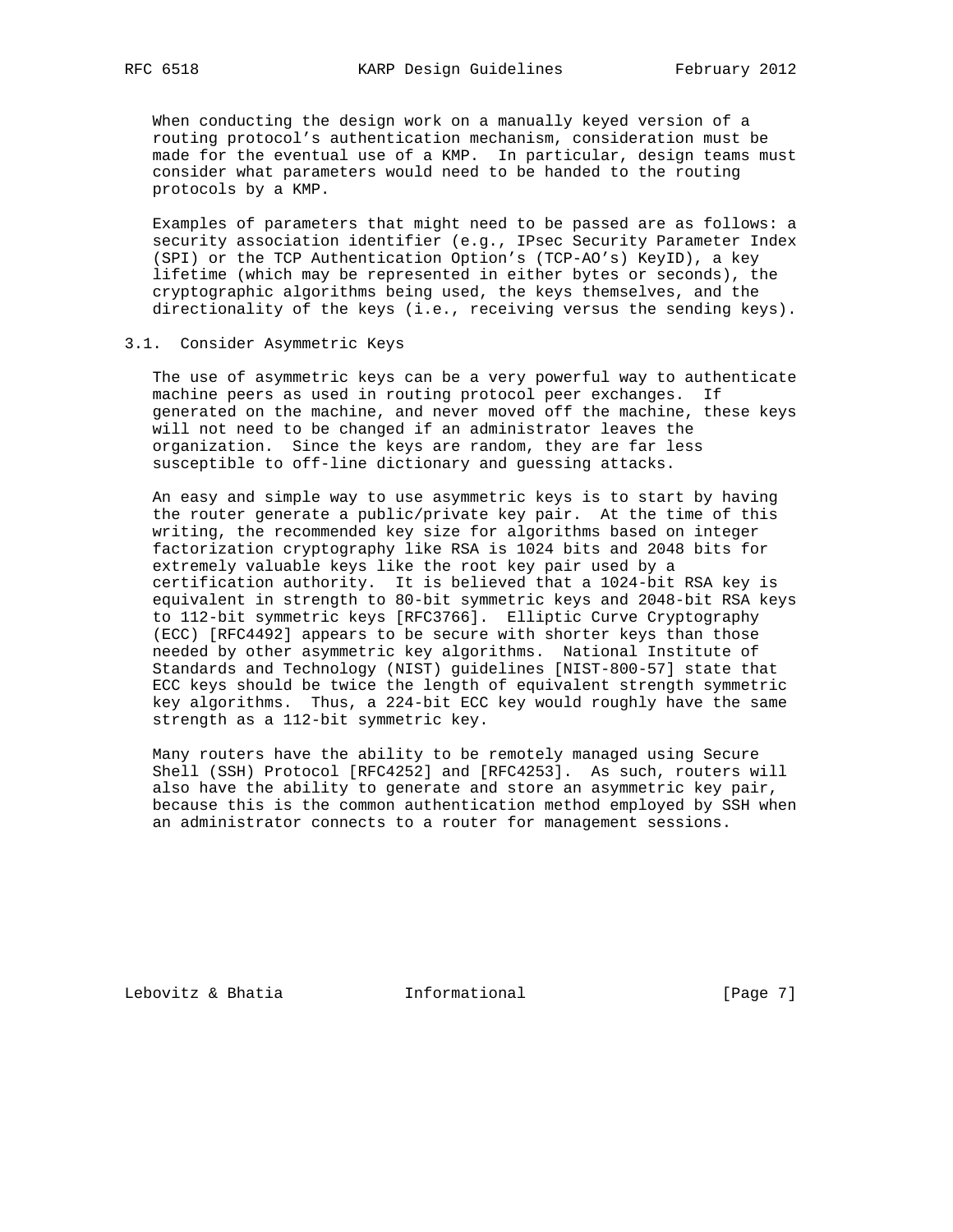Once an asymmetric key pair is generated, the KMP generating security association parameters and keys for routing protocol may use the machine's asymmetric keys for the authentication mechanism. The form of the identity proof could be raw keys, the more easily administrable self-signed certificate format, or a PKI-issued [RFC5280] certificate credential.

 Regardless of which credential is standardized, the authentication mechanism can be as simple as a strong hash over a string of human readable and transferable form of ASCII characters. More complex, but also more secure, the identity proof could be verified through the use of a PKI system's revocation checking mechanism, (e.g., Certificate Revocation List (CRL) or Online Certificate Status Protocol (OCSP) responder). If the SHA-1 fingerprint is used, the solution could be as simple as loading a set of neighbor routers' peer ID strings into a table and listing the associated fingerprint string for each ID string. In most organizations or peering points, this list will not be longer than a thousand or so routers, and often the list will be much shorter. In other words, the entire list for a given organization's router ID and hash could be held in a router's configuration file, uploaded, downloaded, and moved about at will. Additionally, it doesn't matter who sees or gains access to these fingerprints, because they can be distributed publicly as it needn't be kept secret.

## 3.2. Cryptographic Keys Life Cycle

 Cryptographic keys should have a limited lifetime and may need to be changed when an operator who had access to them leaves. Using a key chain, a set of keys derived from the same keying material and used one after the other, also does not help as one still has to change all the keys in the key chain when an operator having access to all those keys leaves the company. Additionally, key chains will not help if the routing transport subsystem does not support rolling over to the new keys without bouncing the routing sessions and adjacencies. So the first step is to fix the routing stack so that routing protocols can change keys without breaking or bouncing the adjacencies.

 An often cited reason for limiting the lifetime of a key is to minimize the damage from a compromised key. It could be argued that it is likely a user will not discover an attacker has compromised the key if the attacker remains "passive"; thus, relatively frequent key changes will limit any potential damage from compromised keys.

Lebovitz & Bhatia  $I_n$  Informational [Page 8]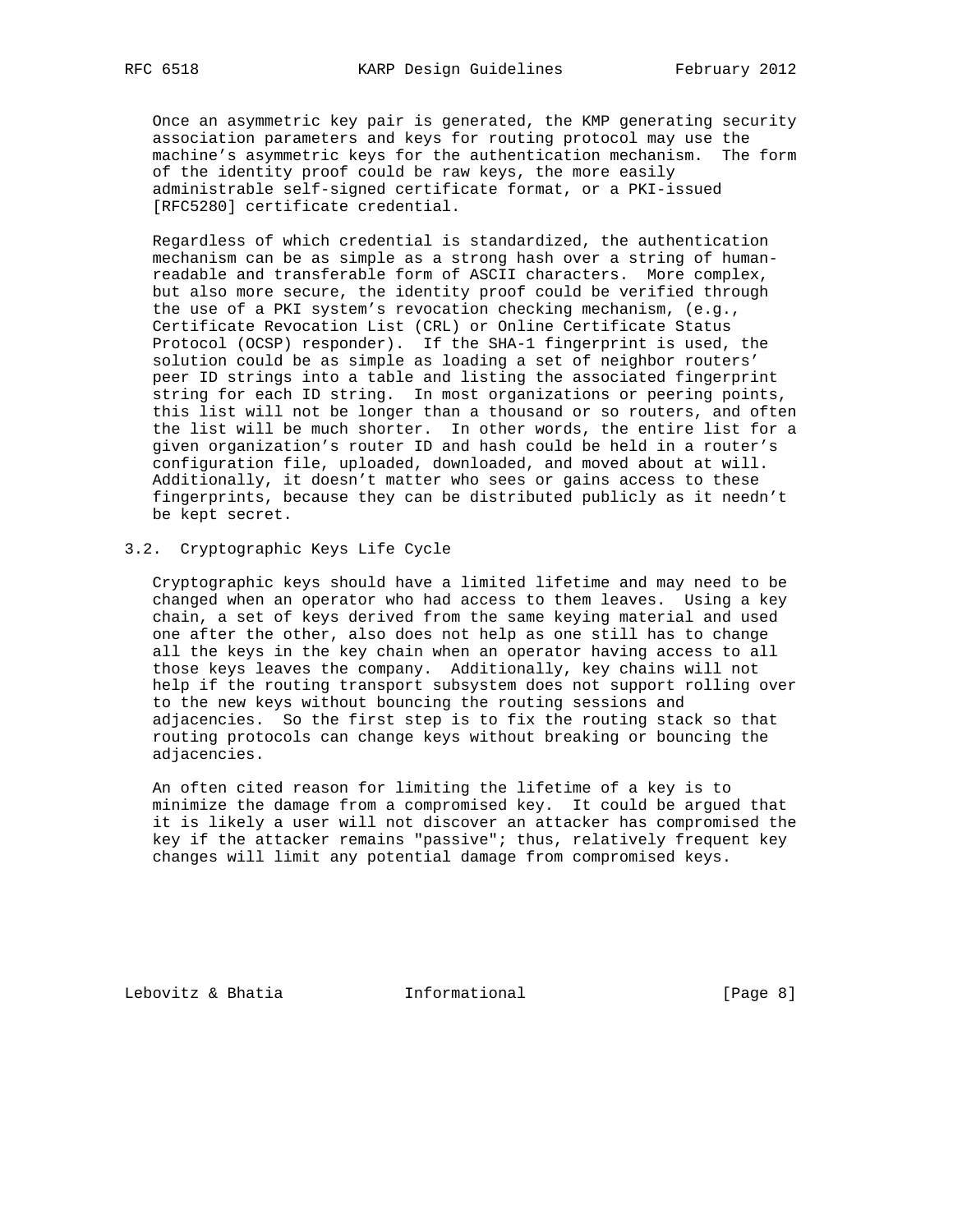Another threat against the long-lived key is that one of the systems storing the key, or one of the users entrusted with the key, will be subverted. So, while there may not be cryptographic motivations of changing the keys, there could be system security motivations for rolling the key.

 Although manual key distribution methods are subject to human error and frailty, more frequent manual key changes might actually increase the risk of exposure, as it is during the time that the keys are being changed that they are likely to be disclosed. In these cases, especially when very strong cryptography is employed, it may be more prudent to have fewer, well-controlled manual key distributions rather than more frequent, poorly controlled manual key distributions. In general, where strong cryptography is employed, physical, procedural, and logical access protection considerations often have more impact on the key life than do algorithm and key size factors.

 For incremental deployments, we could start by associating life times with the send and the receive keys in the key chain for the long lived keys. This is an incremental approach that we could use until the cryptographic keying material for individual sessions is derived from the keying material stored in a database of long-lived cryptographic keys as described in [CRPT-TAB]. A key derivation function (KDF) and its inputs are also specified in the database of long-lived cryptographic keys; session-specific values based on the routing protocol are input to the KDF. Protocol-specific key identifiers may be assigned to the cryptographic keying material for individual sessions if needed.

 The long-lived cryptographic keys used by the routing protocols can either be inserted manually in a database or make use of an automated key management protocol to do this.

### 4. Roadmap

4.1. Work Phases on Any Particular Protocol

 It is believed that improving security for any routing protocol will be a two-phase process. The first phase would be to modify routing protocols to support modern cryptography algorithms and key agility. The second phase would be to design and move to an automated key management mechanism. This is like a crawl, walk, and run process. In order for operators to accept these phases, we believe that the key management protocol should be clearly separated from the routing transport. This would mean that the routing transport subsystem is oblivious to how the keys are derived, exchanged, and downloaded as long as there is something that it can use. It is like having a

Lebovitz & Bhatia  $\qquad \qquad$  Informational  $\qquad \qquad$  [Page 9]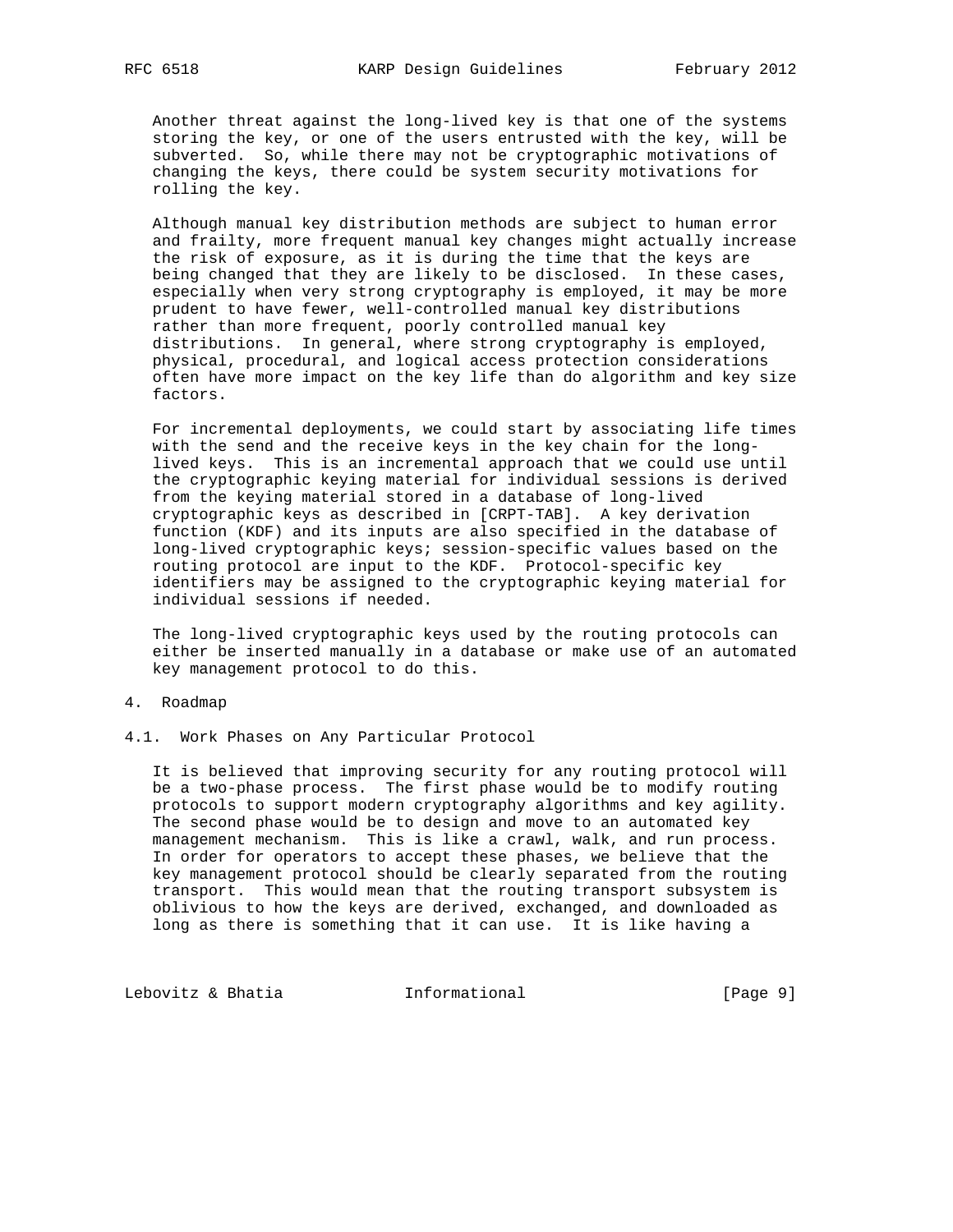routing-protocol-configuration switch that requests the security module for the "KARP security parameters" so that it can refer to some module written, maintained, and operated by security experts and insert those parameters in the routing exchange.

 The desired end state for the KARP work contains several items. First, the people desiring to deploy securely authenticated and integrity validated packets between routing peers have the tools specified, implemented, and shipped in order to deploy. These tools should be fairly simple to implement and not more complex than the security mechanisms to which the operators are already accustomed. (Examples of security mechanisms to which router operators are accustomed include: the use of asymmetric keys for authentication in SSH for router configuration, the use of pre-shared keys (PSKs) in TCP MD5 for BGP protection, the use of self-signed certificates for HTTP Secure (HTTPS) access to device Web-based user interfaces, the use of strongly constructed passwords and/or identity tokens for user identification when logging into routers and management systems.) While the tools that we intend to specify may not be able to stop a deployment from using "foobar" as an input key for every device across their entire routing domain, we intend to make a solid, modern security system that is not too much more difficult than that. In other words, simplicity and deployability are keys to success. The routing protocols will specify modern cryptographic algorithms and security mechanisms. Routing peers will be able to employ unique, pair-wise keys per peering instance, with reasonable key lifetimes, and updating those keys on a regular basis will be operationally easy, causing no service interruption.

 Achieving the above described end state using manual keys may be pragmatic only in very small deployments. However, manual keying in larger deployments will be too burdensome for operators. Thus, the second goal is to support key life cycle management with a KMP. We expect that both manual and automated key management will coexist in the real world.

 In accordance with the desired end state just described, we define two main work phases for each routing protocol:

 1. Enhance the routing protocol's current authentication mechanism(s). This work involves enhancing a routing protocol's current security mechanisms in order to achieve a consistent, modern level of security functionality within its existing key management framework. It is understood and accepted that the existing key management frameworks are largely based on manual keys. Since many operators have already built operational support systems (OSS) around these manual key implementations, there is some automation available for an operator to leverage in

Lebovitz & Bhatia  $\qquad \qquad$  Informational [Page 10]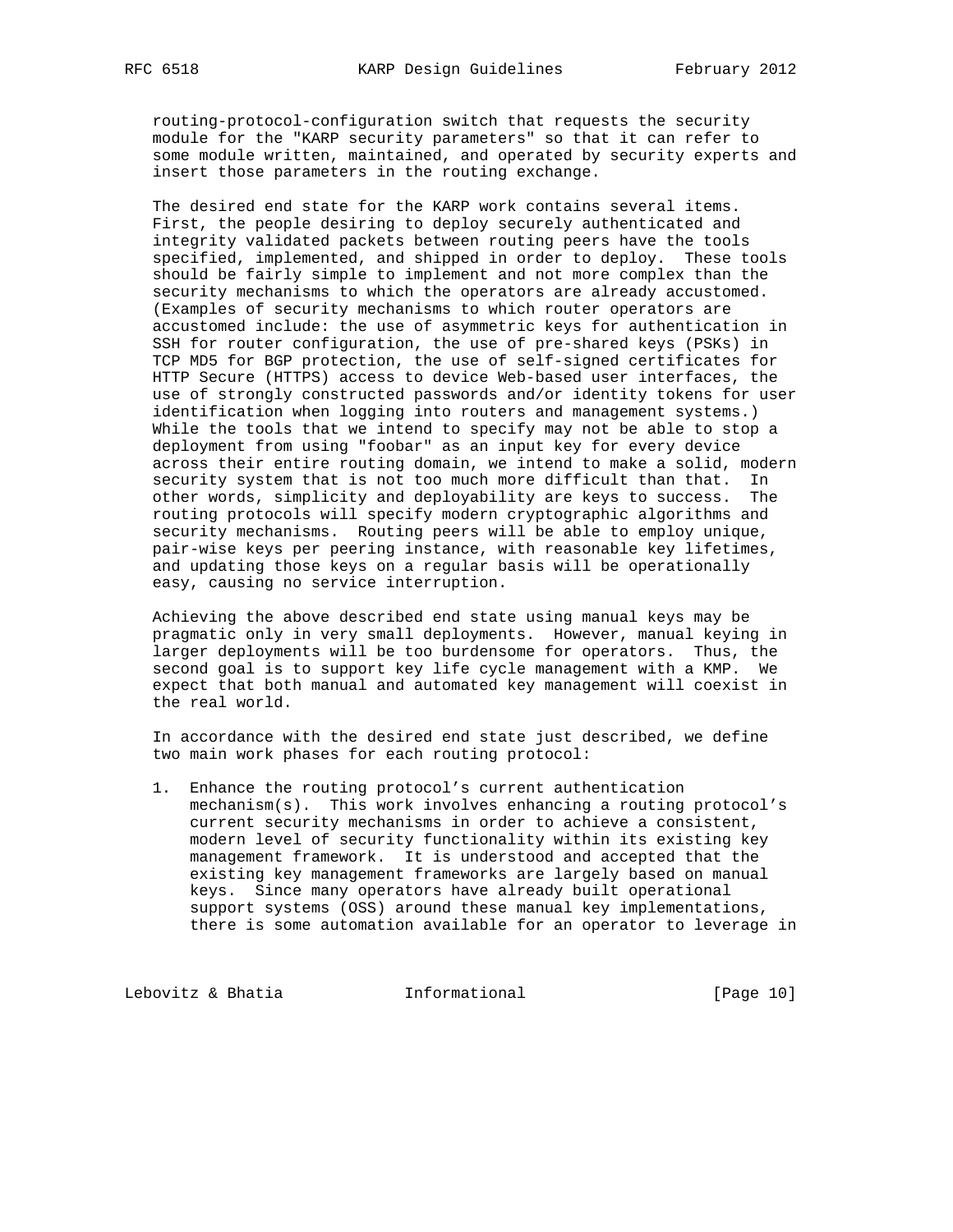that way, if the underlying mechanisms are themselves secure. In this phase, we explicitly exclude embedding or creating a KMP. Refer to [THTS-REQS] for the list of the requirements for Phase 1 work.

 2. Develop an automated key management framework. The second phase will focus on the development of an automated keying framework to facilitate unique pair-wise (group-wise, where applicable) keys per peering instance. This involves the use of a KMP. The use of automatic key management mechanisms offers a number of benefits over manual keying. Most important, it provides fresh traffic keying material for each session, thus helping to prevent inter-connection replay attacks. In an inter-connection replay attack, protocol packets from the earlier protocol session are replayed affecting the current execution of the protocol. A KMP is also helpful because it negotiates unique, pair-wise, random keys, without administrator involvement. It negotiates several SA parameters like algorithms, modes, and parameters required for the secure connection, thus providing interoperability between endpoints with disparate capabilities and configurations. In addition it could also include negotiating the key lifetimes. The KMP can thus keep track of those lifetimes using counters and can negotiate new keys and parameters before they expire, again, without administrator interaction. Additionally, in the event of a breach, changing the KMP key will immediately cause a rekey to occur for the traffic key, and those new traffic keys will be installed and used in the current connection. In summary, a KMP provides a protected channel between the peers through which they can negotiate and pass important data required to exchange proof of identities, derive traffic keys, determine rekeying, synchronize their keying state, signal various keying events, notify with error messages, etc.

4.2. Work Items per Routing Protocol

 Each routing protocol will have a team (the Routing\_Protocol-KARP team, e.g., the OSPF-KARP team) working on incrementally improving the security of a routing protocol. These teams will have the following main work items:

PHASE 1:

Characterize the Routing Protocol

 Assess the routing protocol to see what authentication and integrity mechanisms it has today. Does it need significant improvement to its existing mechanisms or not? This will

Lebovitz & Bhatia  $I_n$  Informational [Page 11]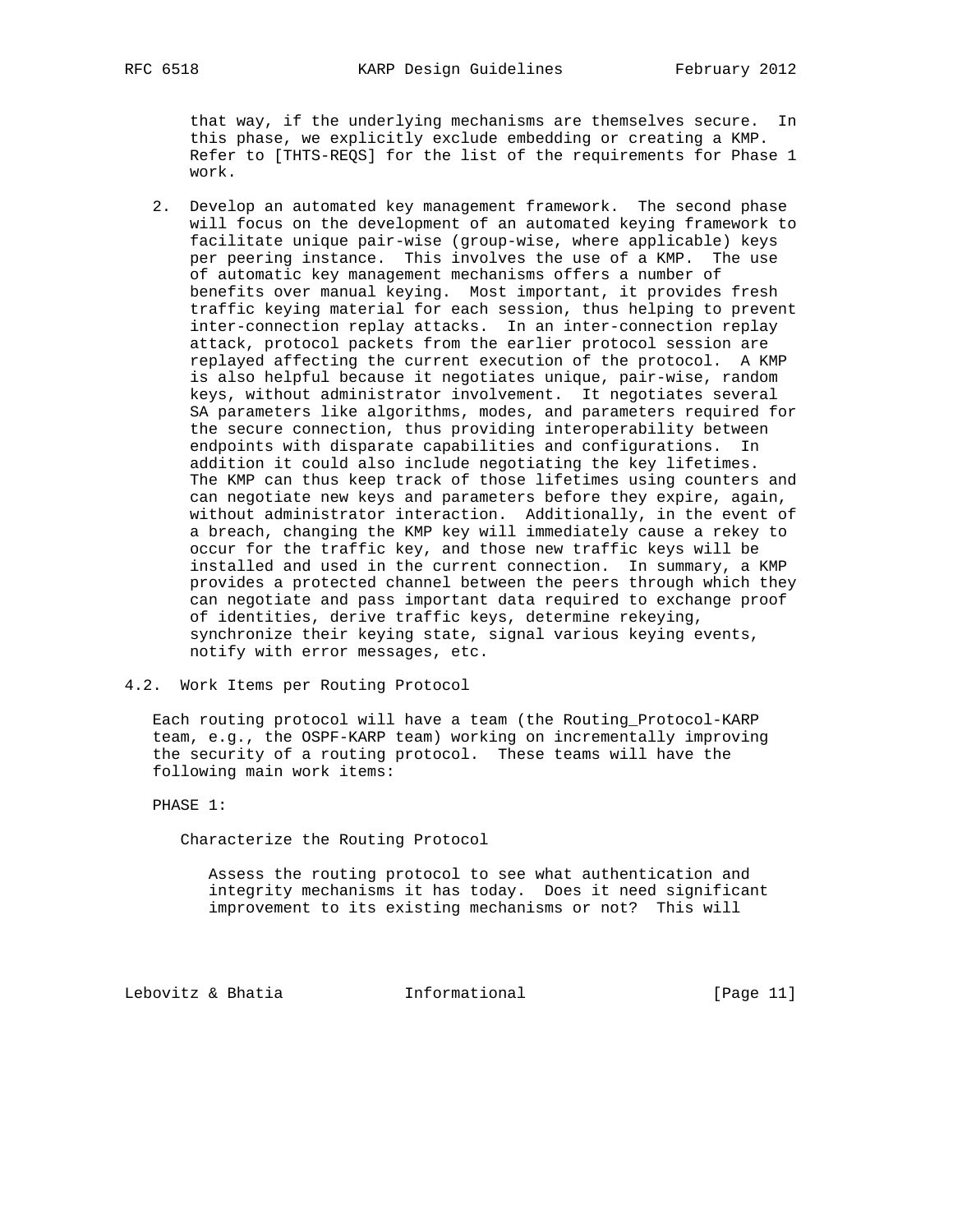include determining if modern, strong security algorithms and parameters are present and if the protocol supports key agility without bouncing adjacencies.

Define Optimal State

 List the requirements for the routing protocol's session key usage and format to contain modern, strong security algorithms and mechanisms, per the Requirements document [THTS-REQS]. The goal here is to determine what is needed for the routing protocol to be used securely with at least manual key management.

Gap Analysis

 Enumerate the requirements for this protocol to move from its current security state, the first bullet, to its optimal state, as listed just above.

Transition and Deployment Considerations

 Document the operational transition plan for moving from the old to the new security mechanism. Will adjacencies need to bounce? What new elements/servers/services in the infrastructure will be required? What is an example work flow that an operator will take? The best possible case is if the adjacency does not break, but this may not always be possible.

Define, Assign, Design

 Create a deliverables list of the design and specification work, with milestones. Define owners. Release one or more documents.

## PHASE 2:

KMP Analysis

 Review requirements for KMPs. Identify any nuances for this particular routing protocol's needs and its use cases for a KMP. List the requirements that this routing protocol has for being able to be used in conjunction with a KMP. Define the optimal state and check how easily it can be decoupled from the KMP.

Lebovitz & Bhatia  $I_n$  Informational [Page 12]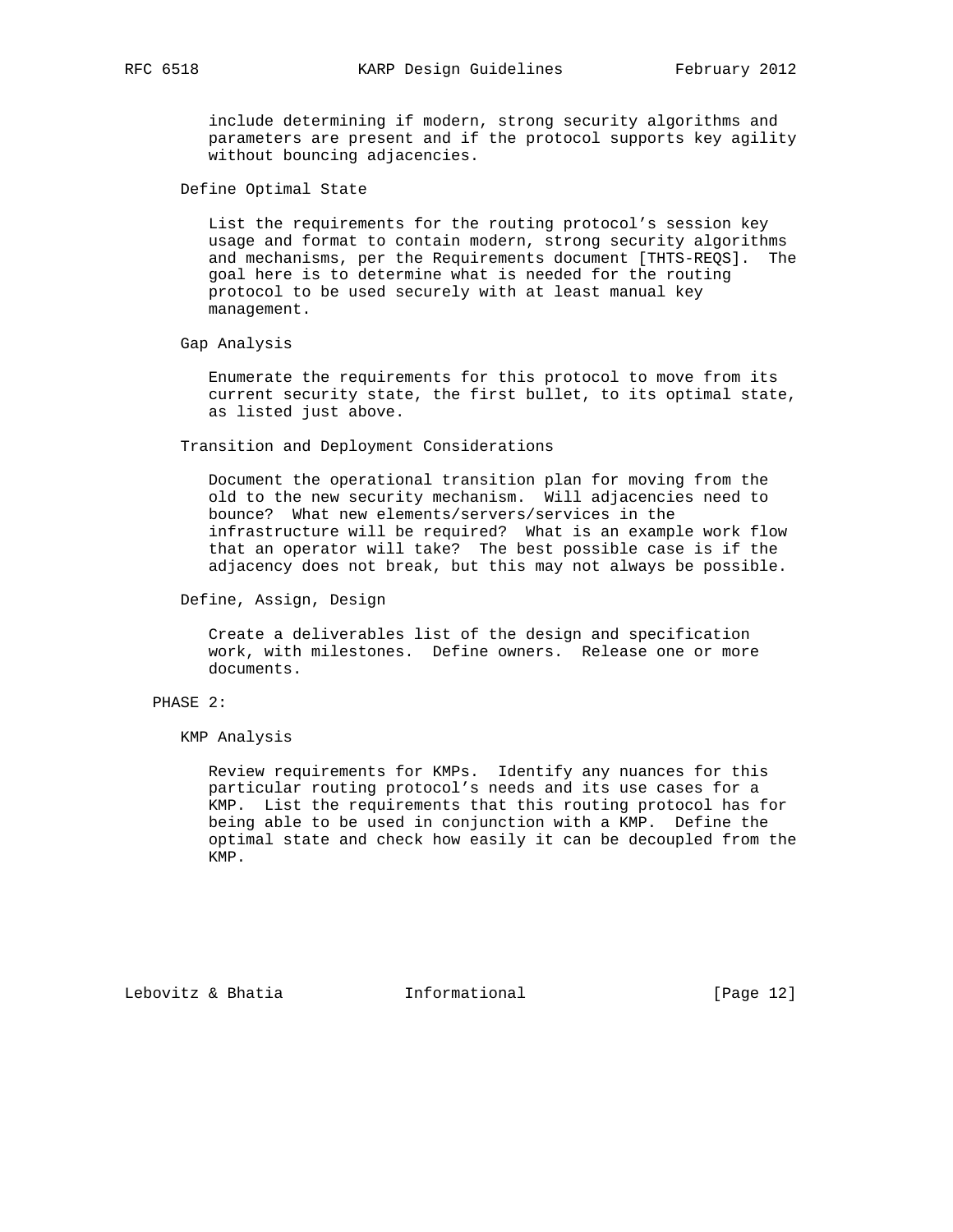Gap Analysis

 Enumerate the requirements for this protocol to move from its current security state to its optimal state, with respect to the key management.

Define, Assign, Design

 Create a deliverables list of the design and specification work, with milestones. Define owners. Generate the design and document work for a KMP to be able to generate the routing protocol's session keys for the packets on the wire. These will be the arguments passed in the API to the KMP in order to bootstrap the session keys for the routing protocol.

 There will also be a team formed to work on the base framework mechanisms for each of the main categories.

5. Routing Protocols in Categories

 This section groups the routing protocols into categories according to attributes set forth in the Categories' Section (Section 2). Each group will have a design team tasked with improving the security of the routing protocol mechanisms and defining the KMP requirements for their group, then rolling both into a roadmap document upon which they will execute.

BGP, LDP, PCEP, and MSDP

 These routing protocols fall into the category of the one-to-one peering messages and will use peer keying protocols. Border Gateway Protocol (BGP) [RFC4271], Path Computation Element Communication Protocol (PCEP) [RFC5440], and Multicast Source Discovery Protocol (MSDP) [RFC3618] messages are transmitted over TCP, while Label Distribution Protocol (LDP) [RFC5036] uses both UDP and TCP. A team will work on one mechanism to cover these TCP unicast protocols. Much of the work on the routing protocol update for its existing authentication mechanism has already occurred in the TCPM working group, on the TCP-AO [RFC5925] document, as well as its cryptography-helper document, TCP-AO- CRYPTO [RFC5926]. However, TCP-AO cannot be used for discovery exchanges carried in LDP as those are carried over UDP. A separate team might want to look at LDP. Another exception is the mode where LDP is used directly on the LAN. The work for this may go into the group keying category (along with OSPF) as mentioned below.

Lebovitz & Bhatia Informational [Page 13]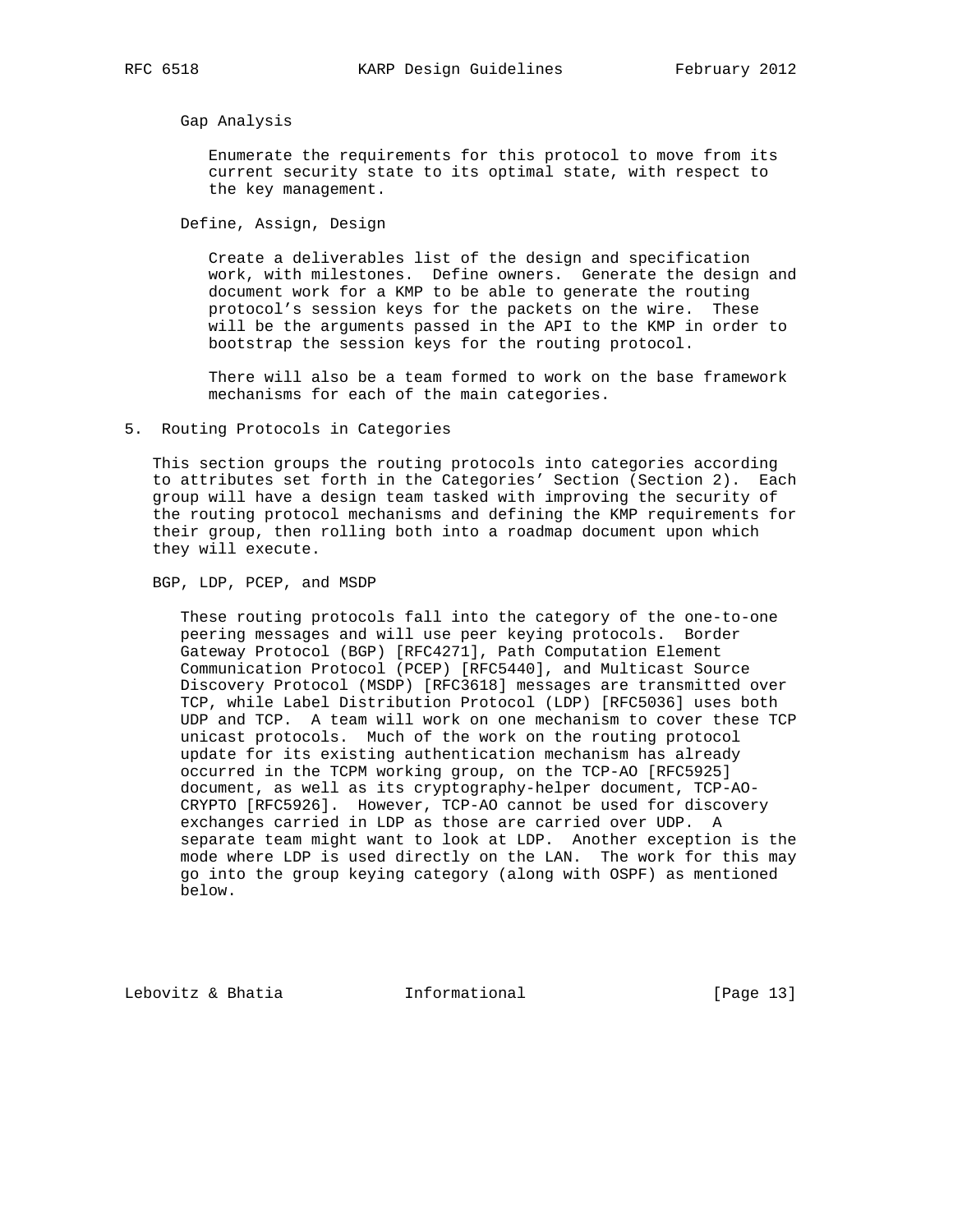OSPF, IS-IS, and RIP

 The routing protocols that fall into the category group keying (with one-to-many peering) includes OSPF [RFC2328], IS-IS [RFC1195] and RIP [RFC2453]. Not surprisingly, all these routing protocols have two other things in common. First, they are run on a combination of the OSI datalink Layer 2, and the OSI network Layer 3. By this we mean that they have a component of how the routing protocol works, which is specified in Layer 2 as well as in Layer 3. Second, they are all internal gateway protocols (IGPs). The keying mechanisms will be much more complicated to define for these than for a one-to-one messaging protocol.

BFD

 Because it is less of a routing protocol, per se, and more of a peer liveness detection mechanism, Bidirectional Forwarding Detection (BFD) [RFC5880] will have its own team. BFD is also different from the other protocols covered here as it works on millisecond timers and would need separate considerations to mitigate the potential for Denial-of-Service (DoS) attacks. It also raises interesting issues [RFC6039] with respect to the sequence number scheme that is generally deployed to protect against replay attacks as this space can roll over quite frequently because of the rate at which BFD packets are generated.

RSVP and RSVP-TE

 The Resource reSerVation Protocol (RSVP) [RFC2205] allows hop-by hop authentication of RSVP neighbors, as specified in [RFC2747]. In this mode, an integrity object is attached to each RSVP message to transmit a keyed message digest. This message digest allows the recipient to verify the identity of the RSVP node that sent the message and to validate the integrity of the message. Through the inclusion of a sequence number in the scope of the digest, the digest also offers replay protection.

 [RFC2747] does not dictate how the key for the integrity operation is derived. Currently, most implementations of RSVP use a statically configured key, on a per-interface or per-neighbor basis.

 RSVP relies on a per-peer authentication mechanism where each hop authenticates its neighbor using a shared key or a certificate.

 Trust in this model is transitive. Each RSVP node trusts, explicitly, only its RSVP next-hop peers through the message digest contained in the INTEGRITY object [RFC2747]. The next-hop

Lebovitz & Bhatia  $I_n$  Informational [Page 14]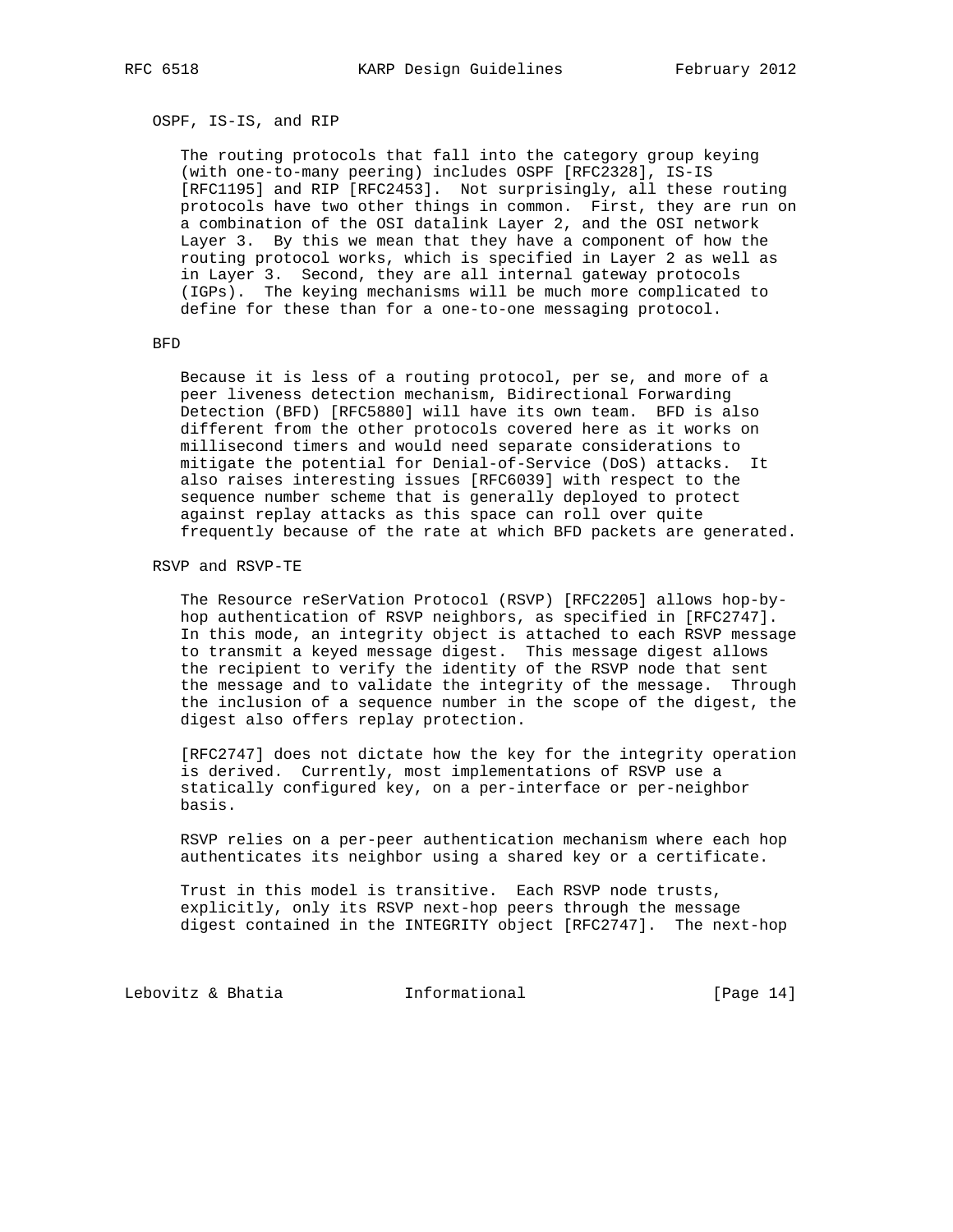RSVP speaker, in turn, trusts its own peers, and so on. See also the document "RSVP Security Properties" [RFC4230] for more background.

 The keys used for protecting the RSVP messages can be group keys (for example, distributed via the Group Domain of Interpretation (GDOI) [RFC6407], as discussed in [GDOI-MAC]).

 The trust an RSVP node has with another RSVP node has an explicit and implicit component. Explicitly, the node trusts the other node to maintain the integrity (and, optionally, the confidentiality) of RSVP messages depending on whether authentication or encryption (or both) are used. This means that the message has not been altered or its contents seen by another, non-trusted node. Implicitly, each node trusts the other node to maintain the level of protection specified within that security domain. Note that in any group key management scheme, like GDOI, each node trusts all the other members of the group with regard to data origin authentication.

 RSVP-TE [RFC3209], [RFC3473], [RFC4726], and [RFC5151] is an extension of the RSVP protocol for traffic engineering. It supports the reservation of resources across an IP network and is used for establishing MPLS label switch paths (LSPs), taking into consideration network constraint parameters such as available bandwidth and explicit hops. RSVP-TE signaling is used to establish both intra- and inter-domain TE LSPs.

 When signaling an inter-domain RSVP-TE LSP, operators may make use of the security features already defined for RSVP-TE [RFC3209]. This may require some coordination between domains to share keys ([RFC2747][RFC3097]), and care is required to ensure that the keys are changed sufficiently frequently. Note that this may involve additional synchronization, should the domain border nodes be protected with Fast Reroute, since the merge point (MP) and point of local repair (PLR) should also share the key.

 For inter-domain signaling for MPLS-TE, the administrators of neighboring domains must satisfy themselves as to the existence of a suitable trust relationship between the domains. In the absence of such a relationship, the administrators should decide not to deploy inter-domain signaling and should disable RSVP-TE on any inter-domain interfaces.

 KARP will currently be working only on RSVP-TE, as the native RSVP lies outside the scope of the WG charter.

Lebovitz & Bhatia  $I_n$  Informational [Page 15]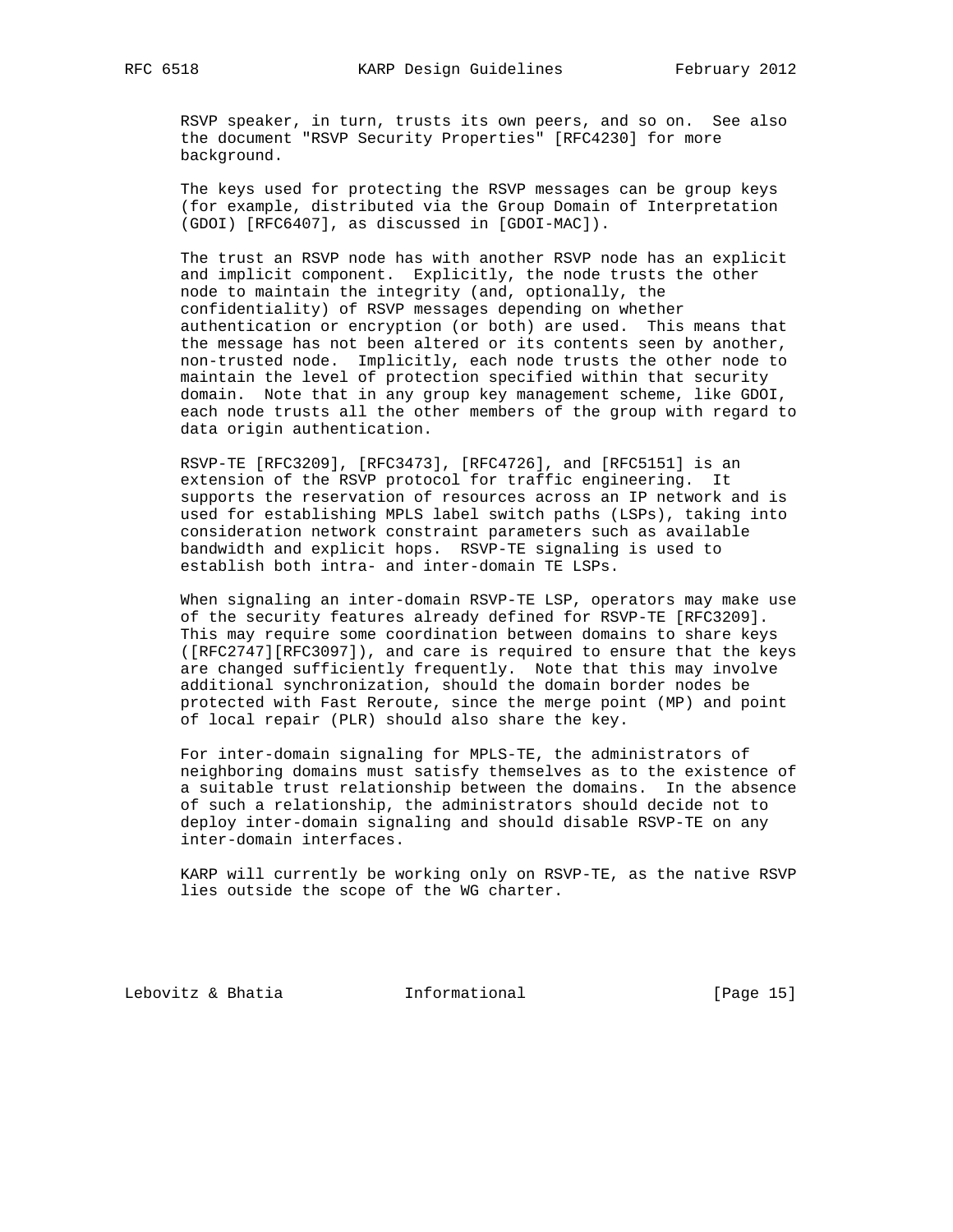### PIM-SM and PIM-DM

 Finally, the multicast protocols Protocol Independent Multicast - Sparse Mode (PIM-SM) [RFC4601] and Protocol Independent Multicast - Dense Mode (PIM-DM) [RFC3973] will be grouped together. PIM-SM multicasts routing information (Hello, Join/Prune, Assert) on a link-local basis, using a defined multicast address. In addition, it specifies unicast communication for exchange of information (Register, Register-Stop) between the router closest to a group sender and the "Rendezvous Point". The Rendezvous Point is typically not "on-link" for a particular router. While much work has been done on multicast security for application-layer groups, little has been done to address the problem of managing hundreds or thousands of small one-to-many groups with link-local scope. Such an authentication mechanism should be considered along with the router-to-Rendezvous Point authentication mechanism. The most important issue is ensuring that only the "authorized neighbors" get the keys for source/group (S,G), so that rogue routers cannot participate in the exchanges. Another issue is that some of the communication may occur intra-domain, e.g., the link-local messages in an enterprise, while others for the same (\*,G) may occur inter-domain, e.g., the router-to-Rendezvous Point messages may be from one enterprise's router to another.

 One possible solution proposes a region-wide "master" key server (possibly replicated), and one "local" key server per speaking router. There is no issue with propagating the messages outside the link, because link-local messages, by definition, are not forwarded. This solution is offered only as an example of how work may progress; further discussion should occur in this work team. Specification of a link-local protection mechanism for PIM- SM is defined in [RFC4601], and this mechanism has been updated in PIM-SM-LINKLOCAL [RFC5796]. However, the KMP part is completely unspecified and will require work outside the expertise of the PIM working group to accomplish, another example of why this roadmap is being created.

6. Supporting Incremental Deployment

 It is imperative that the new authentication and security mechanisms defined support incremental deployment, as it is not feasible to deploy a new routing protocol authentication mechanism throughout the network instantaneously. One of the goals of the KARP WG is to add incremental security to existing mechanisms rather than replacing them. Delivering better deployable solutions to which vendors and operators can migrate is more important than getting a perfect security solution. It may also not be possible to deploy such a mechanism to all routers in a large Autonomous System (AS) at one

Lebovitz & Bhatia  $I_n$  Informational [Page 16]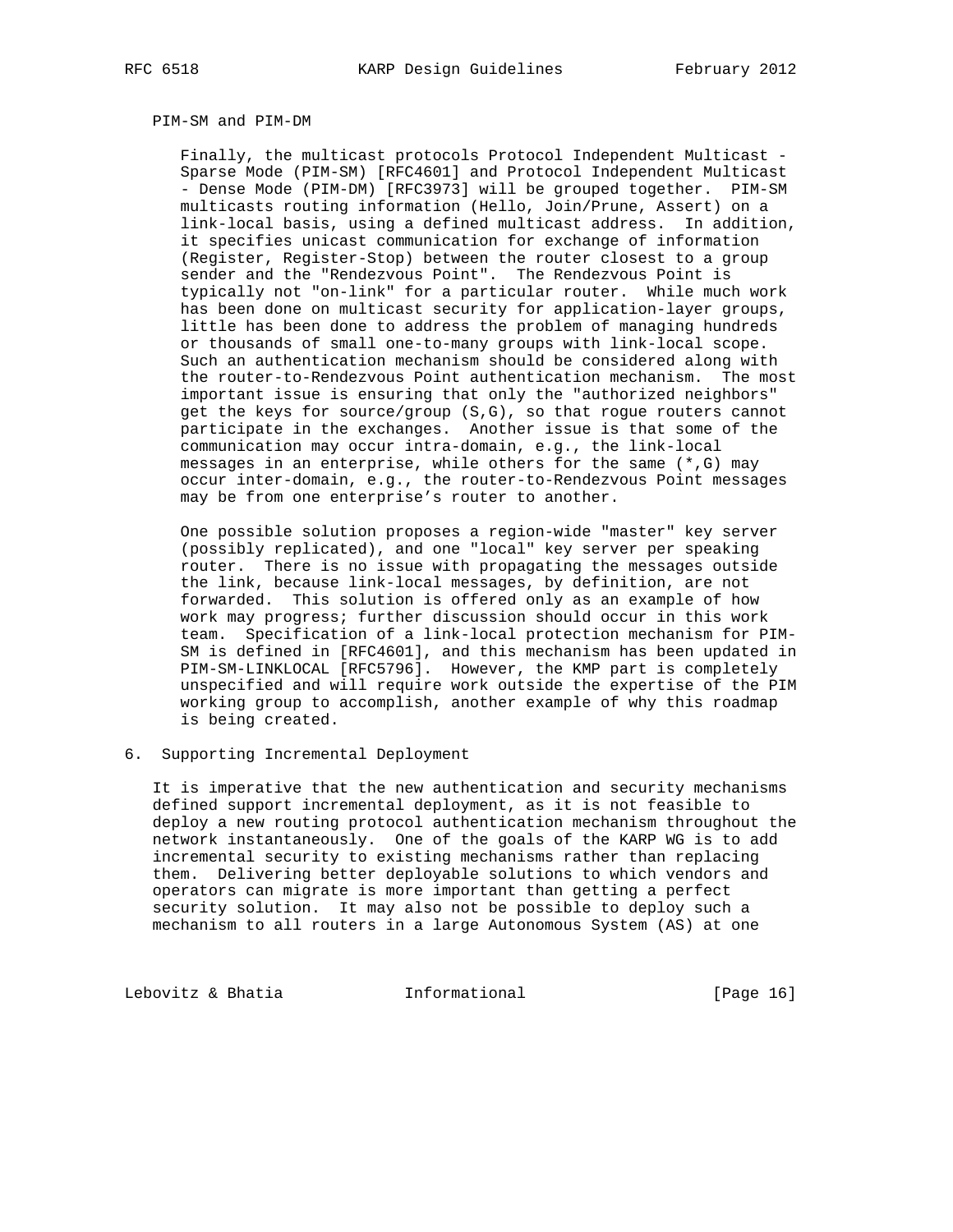time. This means that the designers must work on this aspect of the authentication mechanism for the routing protocol on which they are working. The mechanisms must provide backward compatibility in the message formatting, transmission, and processing of routing information carried through a mixed security environment.

### 7. Denial-of-Service Attacks

 DoS attacks must be kept in mind when designing KARP solutions. [THTS-REQS] describes DoS attacks that are in scope for the KARP work. Protocol designers should ensure that the new cryptographic validation mechanisms must not provide an attacker with an opportunity for DoS attacks. Cryptographic validation, while typically cheaper than signing, is still an incremental cost. If an attacker can force a system to validate many packets multiple times, then this could be a potential DoS attack vector. On the other hand, if the authentication procedure is itself quite CPU intensive, then overwhelming the CPU with multiple bogus packets can bring down the system. In this case, the authentication procedure itself aids the DoS attack.

 There are some known techniques to reduce the cryptographic computation load. Packets can include non-cryptographic consistency checks. For example, [RFC5082] provides a mechanism that uses the IP header to limit the attackers that can inject packets that will be subject to cryptographic validation. In the design, Phase 2, once an automated key management protocol is developed, it may be possible to determine the peer IP addresses that are valid participants. Only the packets from the verified sources could be subject to cryptographic validation.

 Protocol designers must ensure that a device never needs to check incoming protocol packets using multiple keys, as this can overwhelm the CPU, leading to a DoS attack. KARP solutions should indicate the checks that are appropriate prior to performing cryptographic validation. KARP solutions should indicate where information about valid neighbors can be used to limit the scope of the attacks.

 Particular care needs to be paid to the design of automated key management schemes. It is often desirable to force a party attempting to authenticate to do work and to maintain state until that work is done. That is, the initiator of the authentication should maintain the cost of any state required by the authentication for as long as possible. This also helps when an attacker sends an overwhelming load of keying protocol initiations from bogus sources.

Lebovitz & Bhatia  $\qquad \qquad$  Informational  $\qquad \qquad$  [Page 17]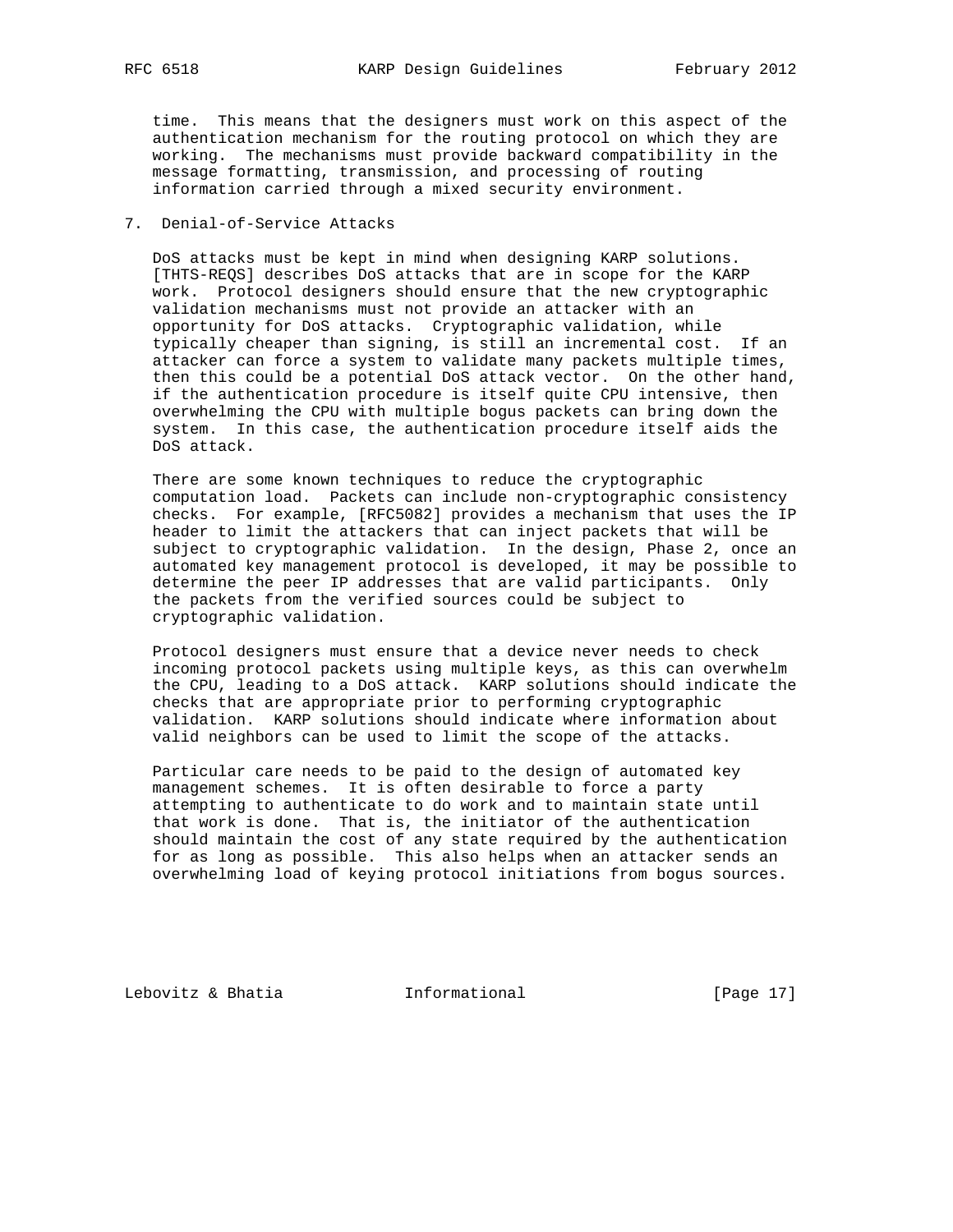Another important class of attack is denial of service against the routing protocol where an attacker can manipulate either the routing protocol or the cryptographic authentication mechanism to disrupt routing adjacencies.

 Without KARP solutions, many routing protocols are subject to disruption simply by injecting an invalid packet or a packet for the wrong state. Even with cryptographic validation, replay attacks are often a vector where a previously valid packet can be injected to create a denial of service. KARP solutions should prevent all cases where packet replays or other packet injections by an outsider can disrupt routing sessions.

 Some residual denial-of-service risk is always likely. If an attacker can generate a large enough number of packets, the routing protocol can get disrupted. Even if the routing protocol is not disrupted, the loss rate on a link may rise to a point where claiming that traffic can successfully be routed across the link will be inaccurate.

# 8. Gap Analysis

 The [THTS-REQS] document lists the generic requirements for the security mechanisms that must exist for the various routing protocols that come under the purview of KARP. There will be different design teams working for each of the categories of routing protocols defined.

 To start, design teams must review the "Threats and Requirements for Authentication of routing protocols" document [THTS-REQS]. This document contains detailed descriptions of the threat analysis for routing protocol authentication and integrity in general. Note that it does not contain all the authentication-related threats for any one routing protocol, or category of routing protocols. The design team must conduct a protocol-specific threat analysis to determine if threats beyond those in the [THTS-REQS] document arise in the context of the protocol (group) and to describe those threats.

 The [THTS-REQS] document also contains many security requirements. Each routing protocol design team must walk through each section of the requirements and determine one by one how its protocol either does or does not relate to each requirement.

 Examples include modern, strong, cryptographic algorithms, with at least one such algorithm listed as a MUST, algorithm agility, secure use of simple PSKs, intra-connection replay protection, inter connection replay protection, etc.

Lebovitz & Bhatia  $I_n$  Informational [Page 18]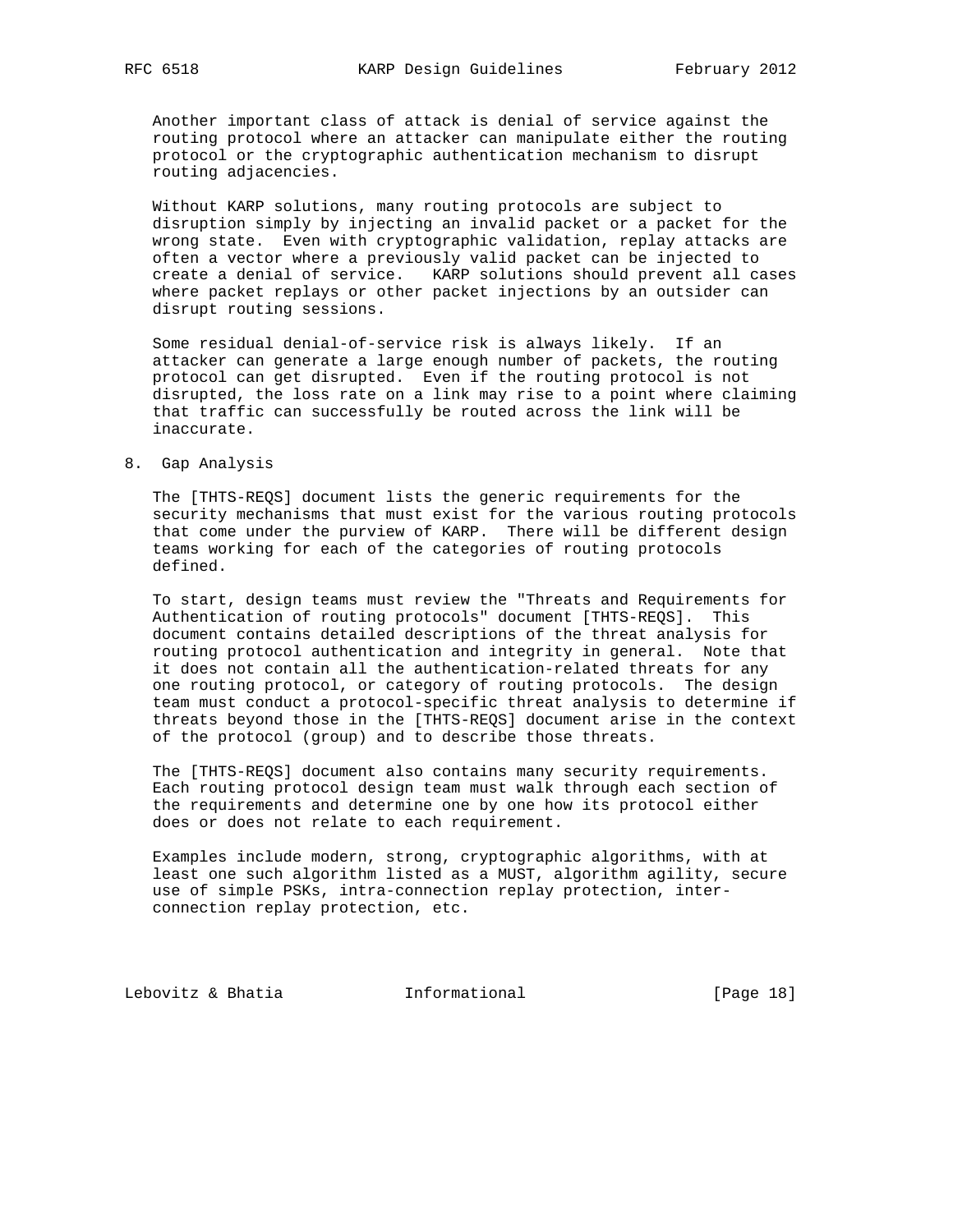When doing the gap analysis, we must first identify the elements of each routing protocol that we wish to protect. In case of protocols riding on top of IP, we might want to protect the IP header and the protocol headers, while for those that work on top of TCP, it will be the TCP header and the protocol payload. There is patently value in protecting the IP header and the TCP header if the routing protocols rely on these headers for some information (for example, identifying the neighbor that originated the packet).

 Then, there will be a set of cryptography requirements that we might want to look at. For example, there must be at least one set of cryptographic algorithms (MD5, SHA, etc.) or constructions (Hashed MAC (HMAC), etc.) whose use is supported by all implementations and can be safely assumed to be supported by any implementation of the authentication option. The design teams should look for the protocol on which they are working. If such algorithms or constructions are not available, then some should be defined to support interoperability by having a single default.

 Design teams must ensure that the default cryptographic algorithms and constructions supported by the routing protocols are accepted by the community. This means that the protocols must not rely on non standard or ad hoc hash functions, keyed-hash constructions, signature schemes, or other functions, and they must use published and standard schemes.

 Care should also be taken to ensure that the routing protocol authentication scheme has algorithm agility (i.e., it is capable of supporting algorithms other than its defaults). Ideally, the authentication mechanism should not be affected by packet loss and reordering.

 Design teams should ensure that their protocol's authentication mechanism is able to accommodate rekeying. This is essential since it is well known that keys must periodically be changed. Also, what the designers must ensure is that this rekeying event should not affect the functioning of the routing protocol. For example, OSPF rekeying requires coordination among the adjacent routers, while IS- IS requires coordination among routers in the entire domain.

 If new authentication and security mechanisms are needed, then the design teams must design in such a manner that the routing protocol authentication mechanism remains oblivious to how the keying material is derived. This decouples the authentication mechanism from the key management system that is employed.

Lebovitz & Bhatia  $I_n$  Informational [Page 19]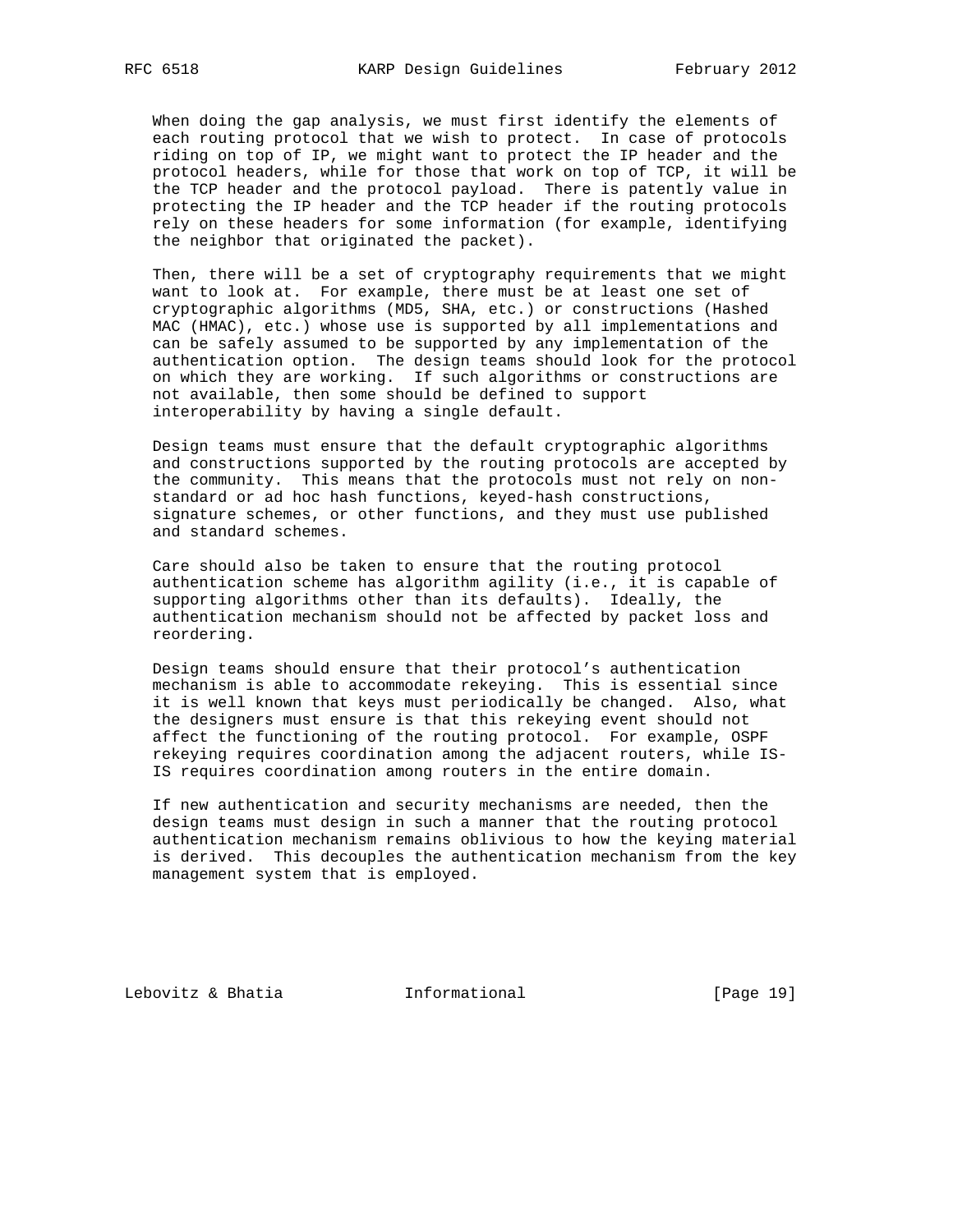Design teams should also note that many routing protocols require prioritized treatment of certain protocol packets and authentication mechanisms should honor this.

 Not all routing protocol authentication mechanisms provide support for replay attacks, and the design teams should identify such authentication mechanisms and work on them so that this can get fixed. The design teams must look at the protocols that they are working on and see if packets captured from the previous/stale sessions can be replayed.

 What might also influence the design is the rate at which the protocol packets are originated. In case of protocols like BFD, where packets are originated at millisecond intervals, there are some special considerations that must be kept in mind when defining the new authentication and security mechanisms.

 The designers should also consider whether the current authentication mechanisms impose considerable processing overhead on a router that's doing authentication. Most currently deployed routers do not have hardware accelerators for cryptographic processing and these operations can impose a significant processing burden under some circumstances. The proposed solutions should be evaluated carefully with regard to the processing burden that they will impose, since deployment may be impeded if network operators perceive that a solution will impose a processing burden which either entails substantial capital expenses or threatens to destabilize the routers.

9. Security Considerations

 As mentioned in the Introduction, RFC 4948 [RFC4948] identifies additional steps needed to achieve the overall goal of improving the security of the core routing infrastructure. Those include validation of route origin announcements, path validation, cleaning up the IRR databases for accuracy, and operational security practices that prevent routers from becoming compromised devices. The KARP work is but one step needed to improve core routing infrastructure.

 The security of cryptographic-based systems depends on both the strength of the cryptographic algorithms chosen and the strength of the keys used with those algorithms. The security also depends on the engineering of the protocol used by the system to ensure that there are no non-cryptographic ways to bypass the security of the overall system.

Lebovitz & Bhatia  $I_n$  Informational [Page 20]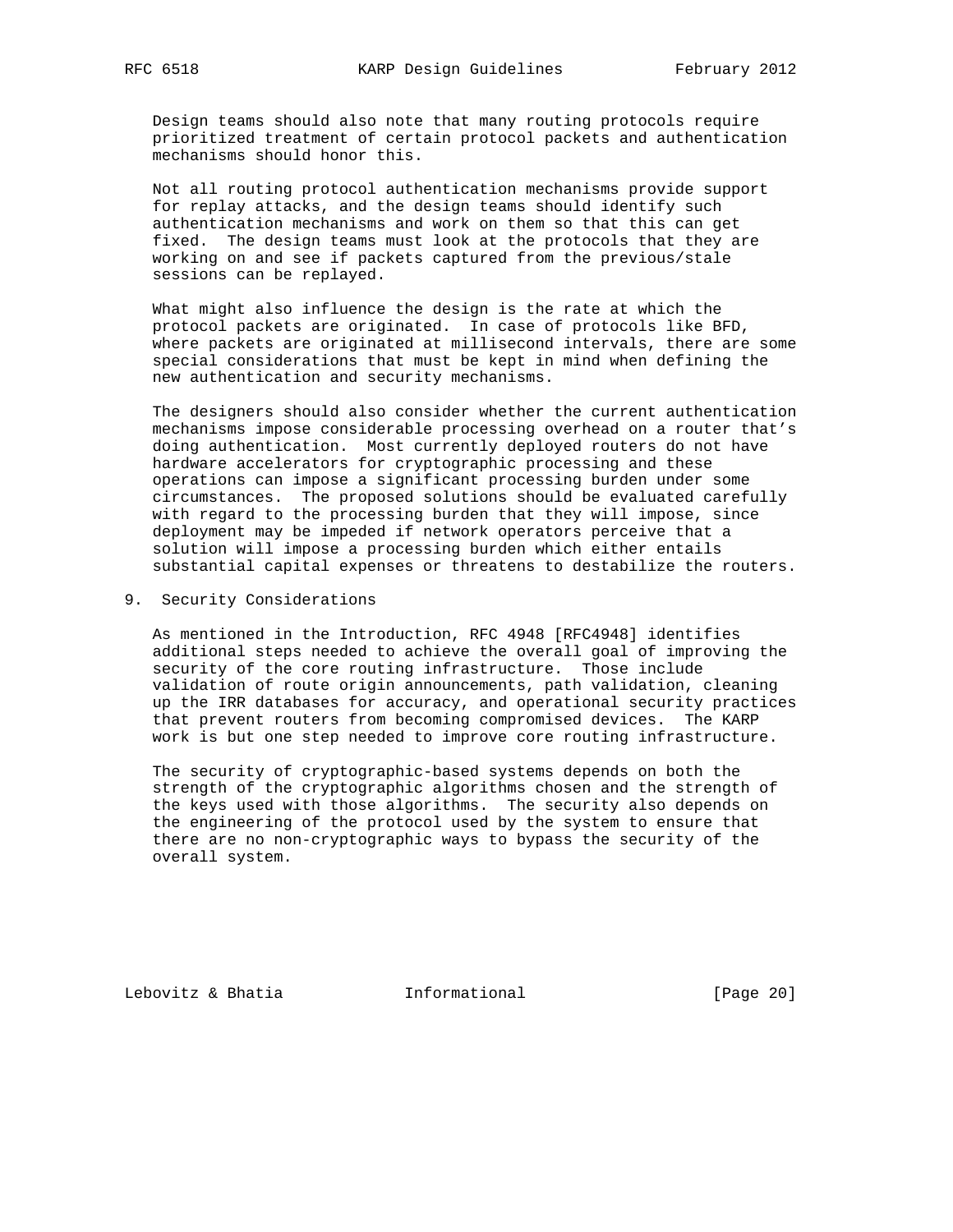#### 9.1. Use Strong Keys

 Care should be taken to ensure that the selected key is unpredictable, avoiding any keys known to be weak for the algorithm in use. [RFC4086] contains helpful information on both key generation techniques and cryptographic randomness.

 Care should also be taken when choosing the length of the key. [RFC3766] provides some additional information on asymmetric and symmetric key sizes and how they relate to system requirements for attack resistance.

 In addition to using a key of appropriate length and randomness, deployers of KARP should use different keys between different routing peers whenever operationally possible. This is especially true when the routing protocol takes a static traffic key as opposed to a traffic key derived on a per-connection basis using a KDF. The burden for doing so is understandably much higher than using the same static traffic key across all peering routers. Depending upon the specific KMP, it can be argued that generally using a KMP network wide increases peer-wise security. Consider an attacker that learns or guesses the traffic key used by two peer routers: if the traffic key is only used between those two routers, then the attacker has only compromised that one connection not the entire network.

 However whenever using manual keys, it is best to design a system where a given pre-shared key (PSK) will be used in a KDF mixed with connection-specific material, in order to generate session unique - and therefore peer-wise -- traffic keys. Doing so has the following advantages: the traffic keys used in the per-message authentication mechanism are peer-wise unique, it provides inter-connection replay protection, and if the per-message authentication mechanism covers some connection counter, intra-connection replay protection.

 Note that certain key derivation functions (e.g., KDF\_AES\_128\_CMAC) as used in TCP-AO [RFC5926], the pseudorandom function (PRF) used in the KDF may require a key of a certain fixed size as an input.

 For example, AES\_128\_CMAC requires a 128-bit (16-byte) key as the seed. However, for the convenience of the administrators, a specification may not want to require the entry of a PSK be of exactly 16 bytes. Instead, a specification may call for a key prep routine that could handle a variable-length PSK, one that might be less or more than 16 bytes (see [RFC4615], Section 3, as an example). That key prep routine would derive a key of exactly the required length, thus, be suitable as a seed to the PRF. This does NOT mean that administrators are safe to use weak keys. Administrators are encouraged to follow [RFC4086] [NIST-800-118]. We simply attempted

Lebovitz & Bhatia  $\qquad \qquad$  Informational  $\qquad \qquad$  [Page 21]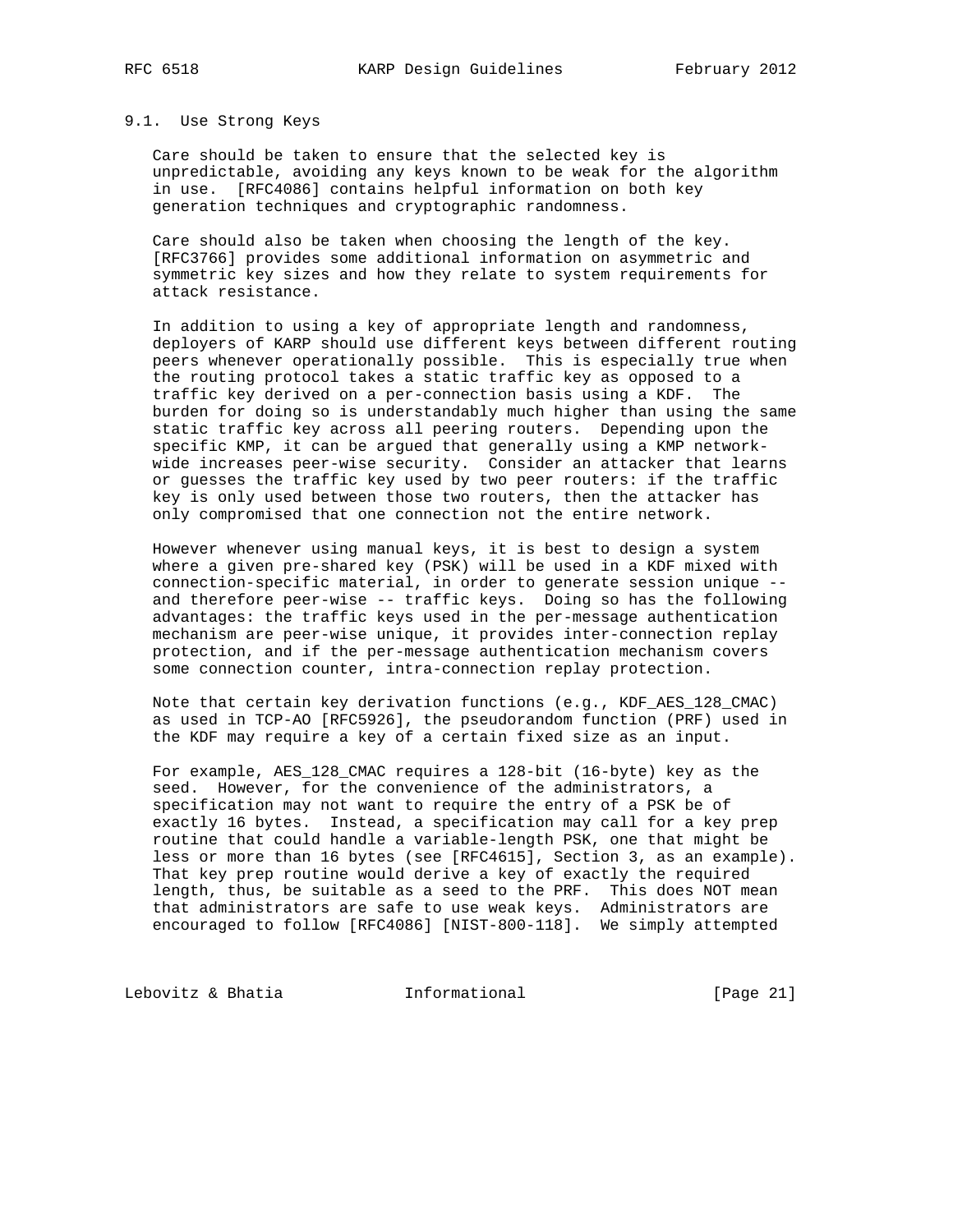to "put a fence around stupidity", as much as possible as it's hard to imagine administrators putting in a password that is, say 16 bytes in length.

 A better option, from a security perspective, is to use some representation of a device-specific asymmetric key pair as the identity proof, as described in section "Unique versus Shared Keys" section.

# 9.2. Internal versus External Operation

 Design teams must consider whether the protocol is an internal routing protocol or an external one, i.e., does it primarily run between peers within a single domain of control or between two different domains of control? Some protocols may be used in both cases, internally and externally, and as such, various modes of authentication operation may be required for the same protocol. While it is preferred that all routing exchanges run with the best security mechanisms enabled in all deployment contexts, this exhortation is greater for those protocols running on inter-domain point-to-point links. It is greatest for those on shared access link layers with several different domains interchanging together, because the volume of attackers are greater from the outside. Note however, that the consequences of internal attacks maybe no less severe -- in fact, they may be quite a bit more severe -- than an external attack. An example of this internal versus external consideration is BGP, which has both EBGP and IBGP modes. Another example is a multicast protocol where the neighbors are sometimes within a domain of control and sometimes at an inter-domain exchange point. In the case of PIM- SM running on an internal multi-access link, it would be acceptable to give up some security to get some convenience by using a group key among the peers on the link. On the other hand, in the case of PIM- SM running over a multi-access link at a public exchange point, operators may favor security over convenience by using unique pair wise keys for every peer. Designers must consider both modes of operation and ensure the authentication mechanisms fit both.

 Operators are encouraged to run cryptographic authentication on all their adjacencies, but to work from the outside in, i.e., External BGP (EBGP) links are a higher priority than the Internal BGP (IBGP) links because they are externally facing, and, as a result, more likely to be targeted in an attack.

#### 9.3. Unique versus Shared Keys

 This section discusses security considerations regarding when it is appropriate to use the same authentication key inputs for multiple peers and when it is not. This is largely a debate of convenience

Lebovitz & Bhatia  $I_n$  Informational [Page 22]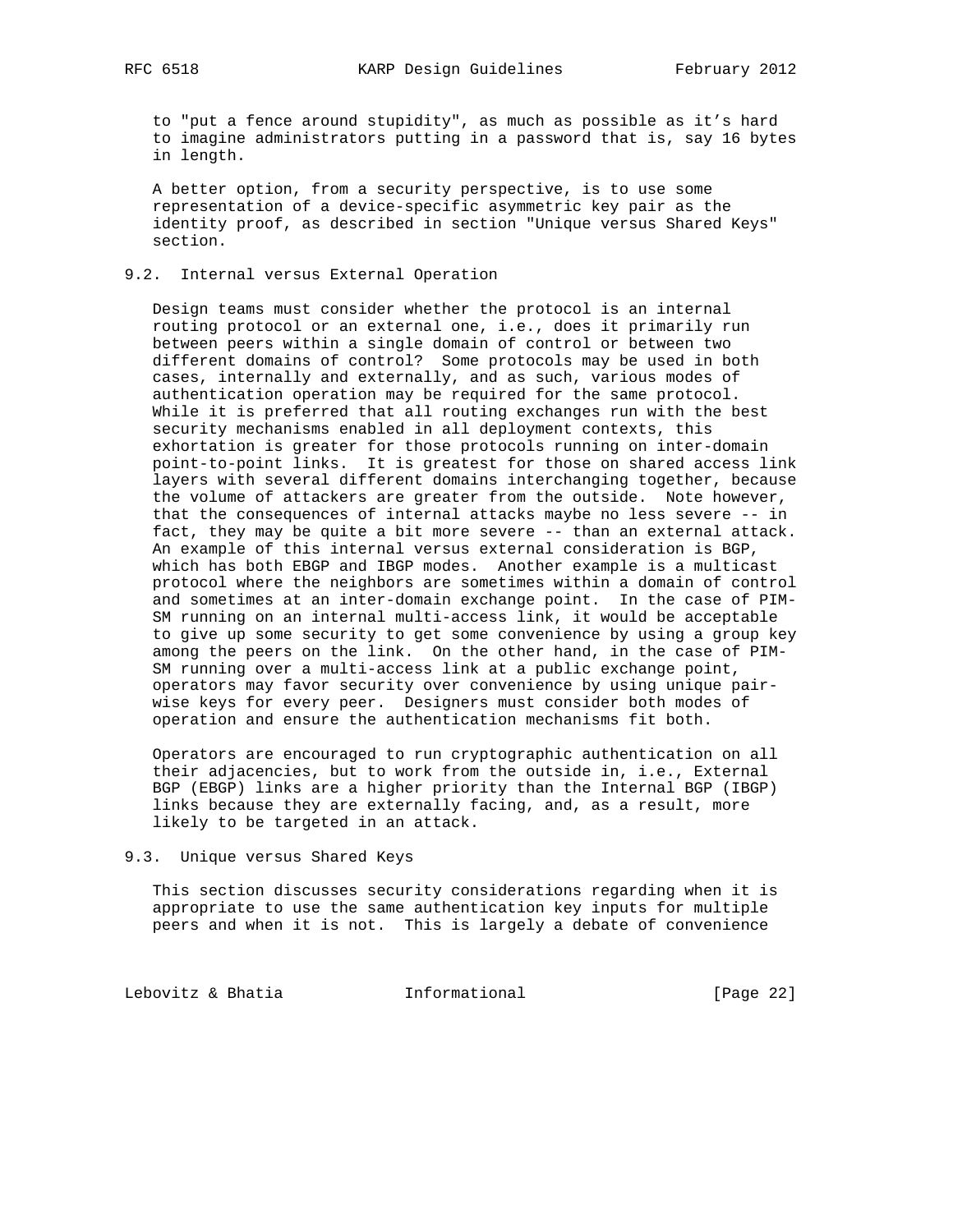versus security. It is often the case that the best secured mechanism is also the least convenient mechanism. For example, an air gap between a host and the network absolutely prevents remote attacks on the host, but having to copy and carry files using the "sneaker net" is quite inconvenient and does not scale.

 Operators have erred on the side of convenience when it comes to securing routing protocols with cryptographic authentication. Many do not use it at all. Some use it only on external links, but not on internal links. Those that do use it often use the same key for all peers in a network. It is common to see the same key in use for years, e.g., the key was entered when authentication mechanisms were originally configured or when the routing gear was deployed.

 One goal for designers is to create authentication and integrity mechanisms that are easy for operators to deploy and manage, and still use unique keys between peers (or small groups on multi-access links) and for different sessions among the same peers. Operators have the impression that they NEED one key shared across the network, when, in fact, they do not. What they need is the relative convenience they experience from deploying cryptographic authentication with one key (or a few keys) compared to the inconvenience they would experience if they deployed the same authentication mechanism using unique pair-wise keys. An example is BGP route reflectors. Here, operators often use the same authentication key between each client and the route reflector. The roadmaps defined from this guidance document should allow for unique keys to be used between each client and the peer, without sacrificing much convenience. Designers should strive to deliver peer-wise unique keying mechanisms with similar ease-of-deployment properties as today's one-key method.

 Operators must understand the consequences of using the same key across many peers. One argument against using the same key is that if the same key that is used in multiple devices, then a compromise of any one of the devices will expose the key. Also, since the same key is supported on many devices, this is known by many people, which affects its distribution to all of the devices.

 Consider also the attack consequence size, the amount of routing adjacencies that can be negatively affected once a breach has occurred, i.e., once the keys have been acquired by the attacker.

 Again, if a shared key is used across the internal domain, then the consequence size is the whole network. Ideally, unique key pairs would be used for each adjacency.

Lebovitz & Bhatia  $I_n$  Informational [Page 23]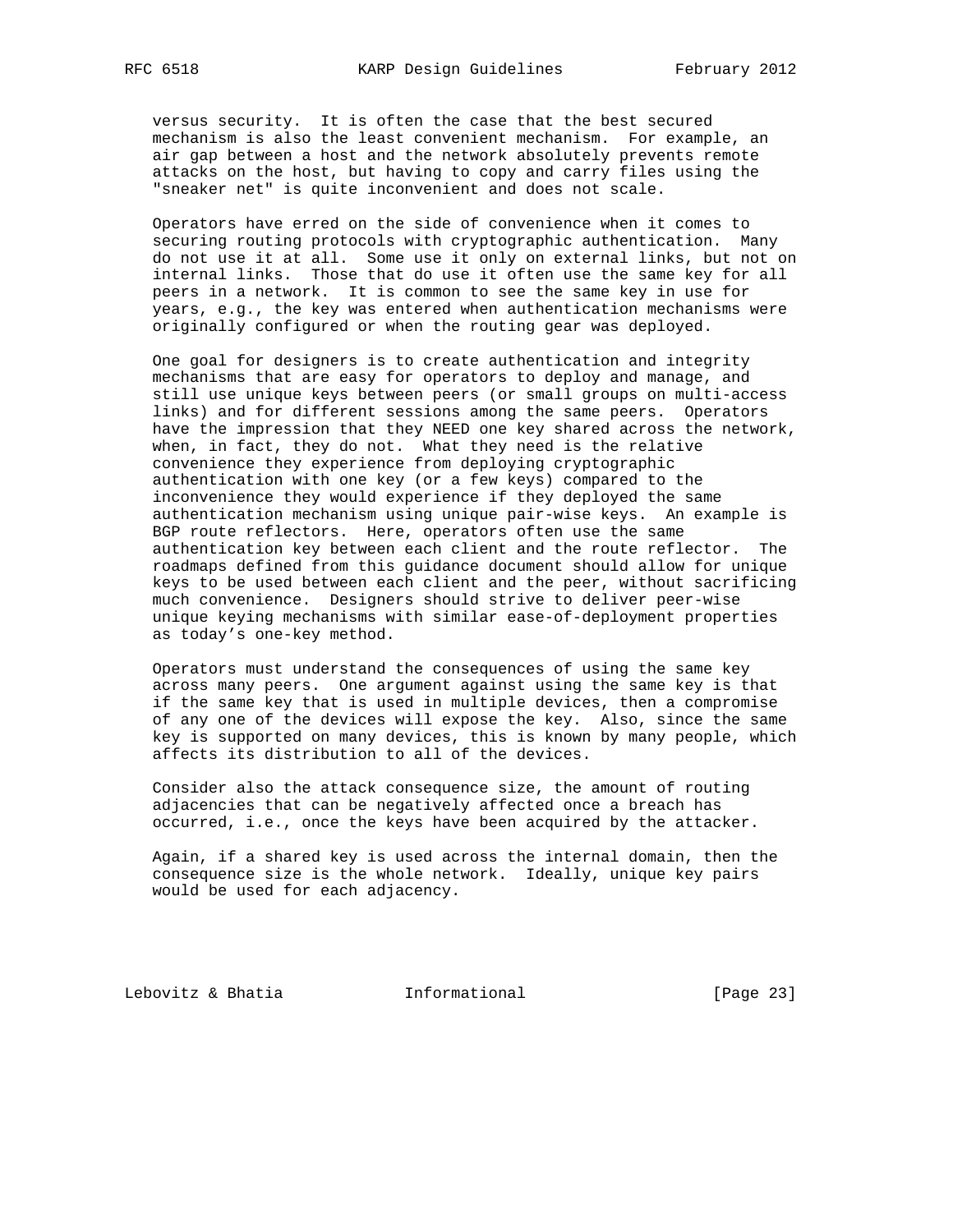In some cases, use of shared keys is needed because of the problem space. For example, a multicast packet is sent once but then consumed by several routing neighbors. If unique keys were used per neighbor, the benefit of multicast would be erased because the sender would have to create a different announcement packet for each receiver. Though this may be desired and acceptable in some small number of use cases, it is not the norm. Shared (i.e., group) keys are an acceptable solution here, and much work has been done already in this area (by the MSEC working group).

## 9.4. Key Exchange Mechanism

 This section discusses the security and use case considerations for key exchange for routing protocols. Two options exist: an out-of band mechanism or a KMP. An out-of-band mechanism involves operators configuring keys in the device through a configuration tool or management method (e.g., Simple Network Management Protocol (SNMP), Network Configuration Protocol (NETCONF)). A KMP is an automated protocol that exchanges keys without operator intervention. KMPs can occur either in-band to the routing protocol or out-of-band to the routing protocol (i.e., a different protocol).

 An example of an out-of-band configuration mechanism could be an administrator who makes a remote management connection (e.g., using SSH) to a router and manually enters the keying information, e.g., the algorithm, the key(s), the key lifetimes, etc. Another example could be an OSS system that inputs the same information by using a script over an SSH connection or by pushing configuration through some other management connection, standard (NETCONF-based) or proprietary.

 The drawbacks of an out-of-band configuration mechanism include lack of scalability, complexity, and speed of changing if a security breach is suspected. For example, if an employee who had access to keys was terminated, or if a machine holding those keys was believed to be compromised, then the system would be considered insecure and vulnerable until new keys were generated and distributed. Those keys then need to be placed into the OSS system, and the OSS system then needs to push the new keys -- often during a very limited change window -- into the relevant devices. If there are multiple organizations involved in these connections, because the protected connections are inter-domain, this process is very complicated.

 The principle benefit of out-of-band configuration mechanism is that once the new keys/parameters are set in OSS system, they can be pushed automatically to all devices within the OSS's domain.

Lebovitz & Bhatia  $I_n$  Informational [Page 24]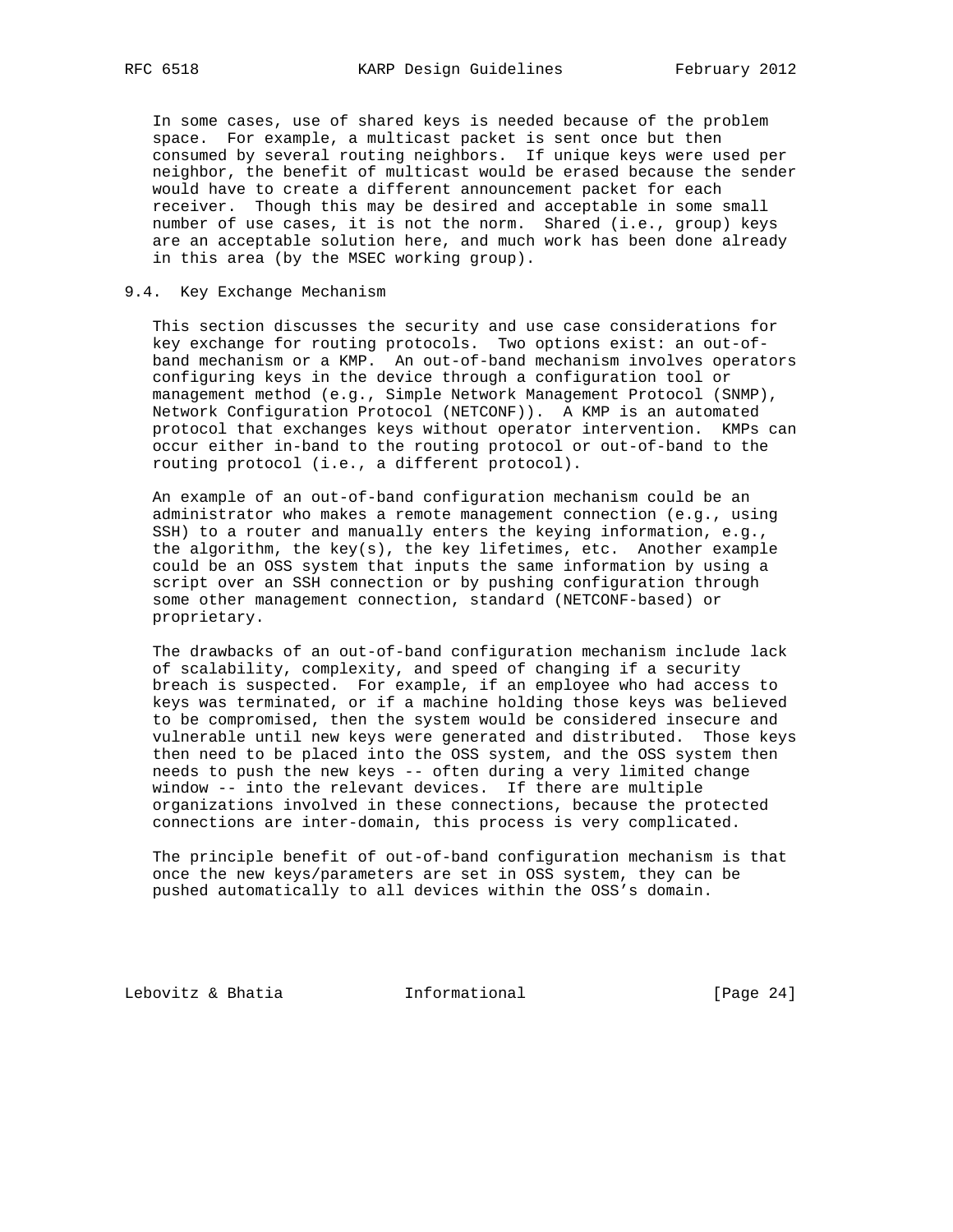Operators have mechanisms in place for this already for managing other router configuration data. In small environments with few routers, a manual system is not difficult to employ.

 We further define a peer-to-peer KMP as using cryptographically protected identity verification, session key negotiation, and security association parameter negotiation between the two routing peers. The KMP among peers may also include the negotiation of parameters, like cryptographic algorithms, cryptographic inputs (e.g., initialization vectors), key lifetimes, etc.

 There are several benefits of a peer-to-peer KMP versus centrally managed and distributing keys. It results in key(s) that are privately generated, and it need not be recorded permanently anywhere. Since the traffic keys used in a particular connection are not a fixed part of a device configuration, no security sensitive data exists anywhere else in the operator's systems that can be stolen, e.g., in the case of a terminated or turned employee. If a server or other data store is stolen or compromised, the thieves gain limited or no access to current traffic keys. They may gain access to key derivation material, like a PSK, but may not be able to access the current traffic keys in use. In this example, these PSKs can be updated in the device configurations (either manually or through an OSS) without bouncing or impacting the existing session at all. In the case of using raw asymmetric keys or certificates, instead of PSKs, the data theft (from the data store) would likely not result in any compromise, as the key pairs would have been generated on the routers and never leave those routers. In such a case, no changes are needed on the routers; the connections will continue to be secure, uncompromised. Additionally, with a KMP, regular rekey operations occur without any operator involvement or oversight. This keeps keys fresh.

 There are a few drawbacks to using a KMP. First, a KMP requires more cryptographic processing for the router at the beginning of a connection. This will add some minor start-up time to connection establishment versus a purely manual key management approach. Once a connection with traffic keys has been established via a KMP, the performance is the same in the KMP and the out-of-band configuration case. KMPs also add another layer of protocol and configuration complexity, which can fail or be misconfigured. This was more of an issue when these KMPs were first deployed, but less so as these implementations and operational experience with them have matured.

 One of the goals for KARP is to develop a KMP; an out-of-band configuration protocol for key exchange is out of scope.

Lebovitz & Bhatia  $I_n$  Informational [Page 25]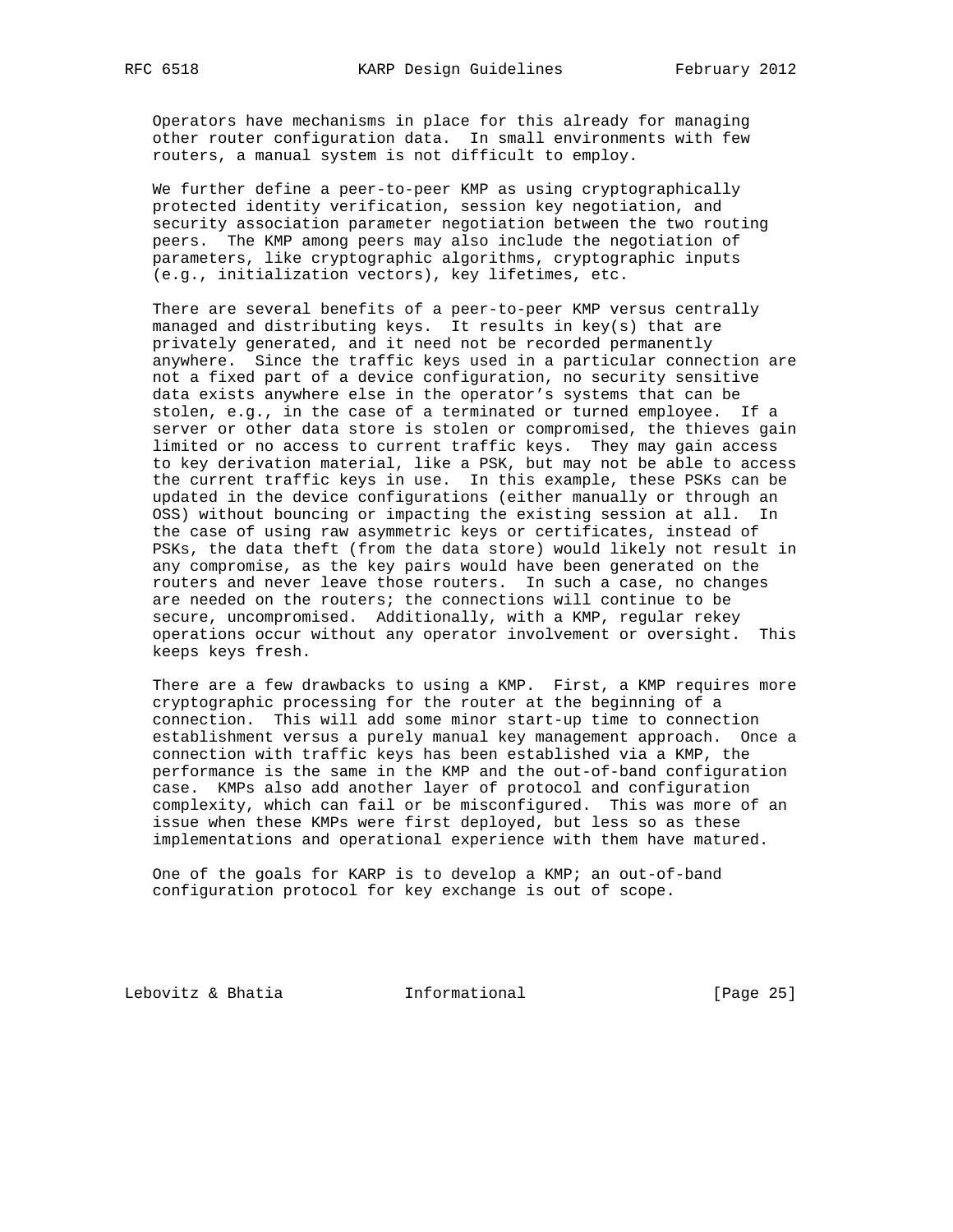Within this constraint, there are two approaches for a KMP:

 The first is to use a KMP that runs independent of the routing and the signaling protocols. It would run on its own port and use its own transport (to avoid interfering with the routing protocol that it is serving). When a routing protocol needs a key, it would contact the local instance of this key management protocol and request a key. The KMP generates a key that is delivered to the routing protocol for it to use for authenticating and integrity verification of the routing protocol packets. This KMP could either be an existing key management protocol such as ISAKMP/IKE, GKMP, etc., extended for the routing protocols, or it could be a new KMP, designed for the routing protocol context.

 The second approach is to define an in-band KMP extension for existing routing protocols putting the key management mechanisms inside the protocol itself. In this case, the key management messages would be carried within the routing protocol packets, resulting in very tight coupling between the routing protocols and the key management protocol.

#### 10. Acknowledgments

 Much of the text for this document came originally from "Roadmap for Cryptographic Authentication of Routing Protocol Packets on the Wire", authored by Gregory M. Lebovitz.

 We would like to thank Sam Hartman, Eric Rescorla, Russ White, Sean Turner, Stephen Kent, Stephen Farrell, Adrian Farrel, Russ Housley, Michael Barnes, and Vishwas Manral for their comments on the document.

- 11. References
- 11.1. Normative References
	- [RFC2119] Bradner, S., "Key words for use in RFCs to Indicate Requirement Levels", BCP 14, RFC 2119, March 1997.
	- [RFC4948] Andersson, L., Davies, E., and L. Zhang, "Report from the IAB workshop on Unwanted Traffic March 9-10, 2006", RFC 4948, August 2007.

11.2. Informative References

 [RFC1195] Callon, R., "Use of OSI IS-IS for routing in TCP/IP and dual environments", RFC 1195, December 1990.

| Lebovitz & Bhatia<br>Informational | [Page 26] |
|------------------------------------|-----------|
|------------------------------------|-----------|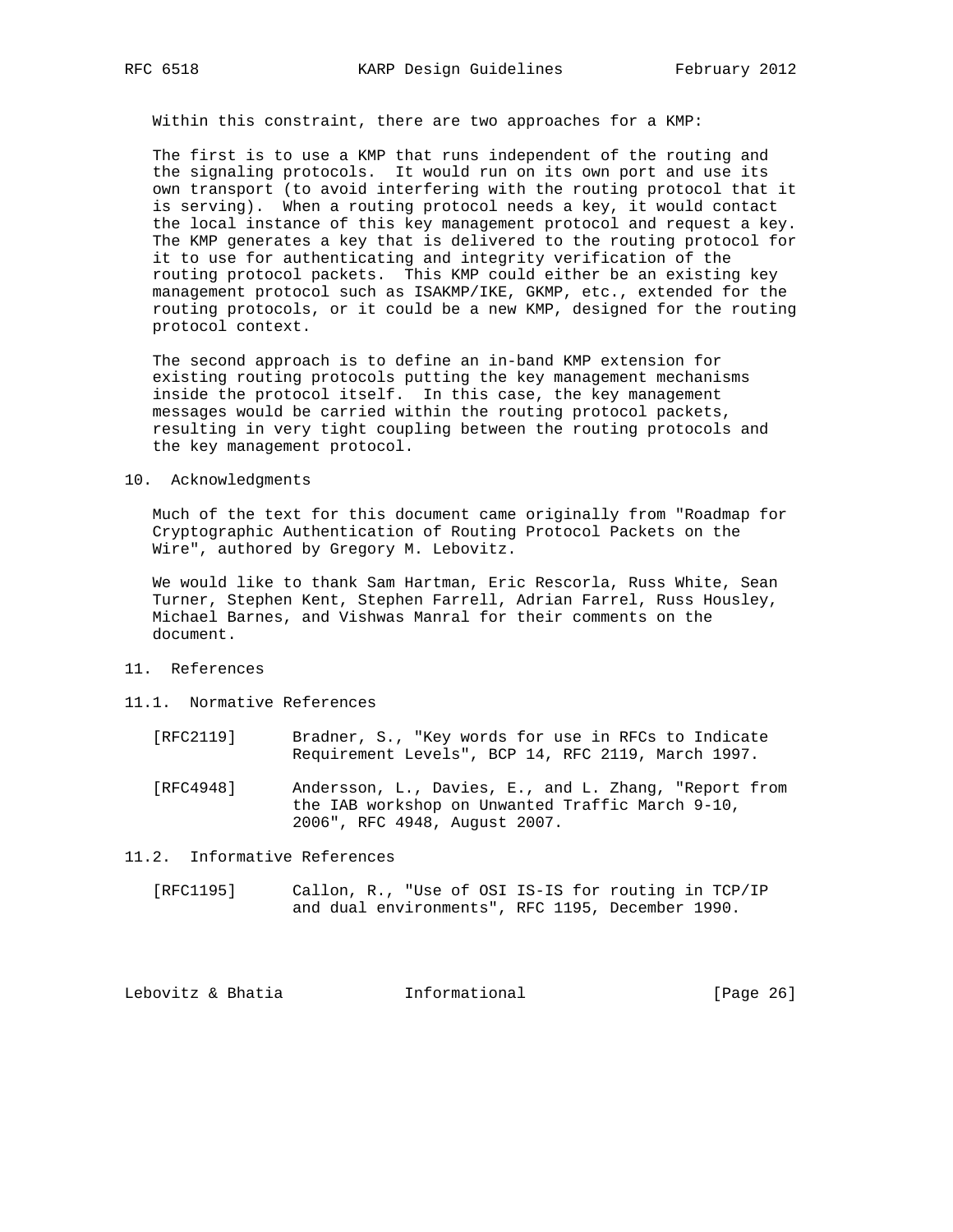- [RFC2205] Braden, R., Ed., Zhang, L., Berson, S., Herzog, S., and S. Jamin, "Resource ReSerVation Protocol (RSVP) -- Version 1 Functional Specification", RFC 2205, September 1997.
- [RFC2328] Moy, J., "OSPF Version 2", STD 54, RFC 2328, April 1998.
- [RFC2453] Malkin, G., "RIP Version 2", STD 56, RFC 2453, November 1998.
- [RFC2747] Baker, F., Lindell, B., and M. Talwar, "RSVP Cryptographic Authentication", RFC 2747, January 2000.
- [RFC3097] Braden, R. and L. Zhang, "RSVP Cryptographic Authentication -- Updated Message Type Value", RFC 3097, April 2001.
- [RFC3209] Awduche, D., Berger, L., Gan, D., Li, T., Srinivasan, V., and G. Swallow, "RSVP-TE: Extensions to RSVP for LSP Tunnels", RFC 3209, December 2001.
- [RFC3473] Berger, L., Ed., "Generalized Multi-Protocol Label Switching (GMPLS) Signaling Resource ReserVation Protocol-Traffic Engineering (RSVP-TE) Extensions", RFC 3473, January 2003.
- [RFC3618] Fenner, B., Ed., and D. Meyer, Ed., "Multicast Source Discovery Protocol (MSDP)", RFC 3618, October 2003.
- [RFC3766] Orman, H. and P. Hoffman, "Determining Strengths For Public Keys Used For Exchanging Symmetric Keys", BCP 86, RFC 3766, April 2004.
- [RFC3973] Adams, A., Nicholas, J., and W. Siadak, "Protocol Independent Multicast - Dense Mode (PIM-DM): Protocol Specification (Revised)", RFC 3973, January 2005.
- [RFC4086] Eastlake 3rd, D., Schiller, J., and S. Crocker, "Randomness Requirements for Security", BCP 106, RFC 4086, June 2005.
- [RFC4107] Bellovin, S. and R. Housley, "Guidelines for Cryptographic Key Management", BCP 107, RFC 4107, June 2005.
- [RFC4230] Tschofenig, H. and R. Graveman, "RSVP Security Properties", RFC 4230, December 2005.

Lebovitz & Bhatia  $\qquad \qquad$  Informational [Page 27]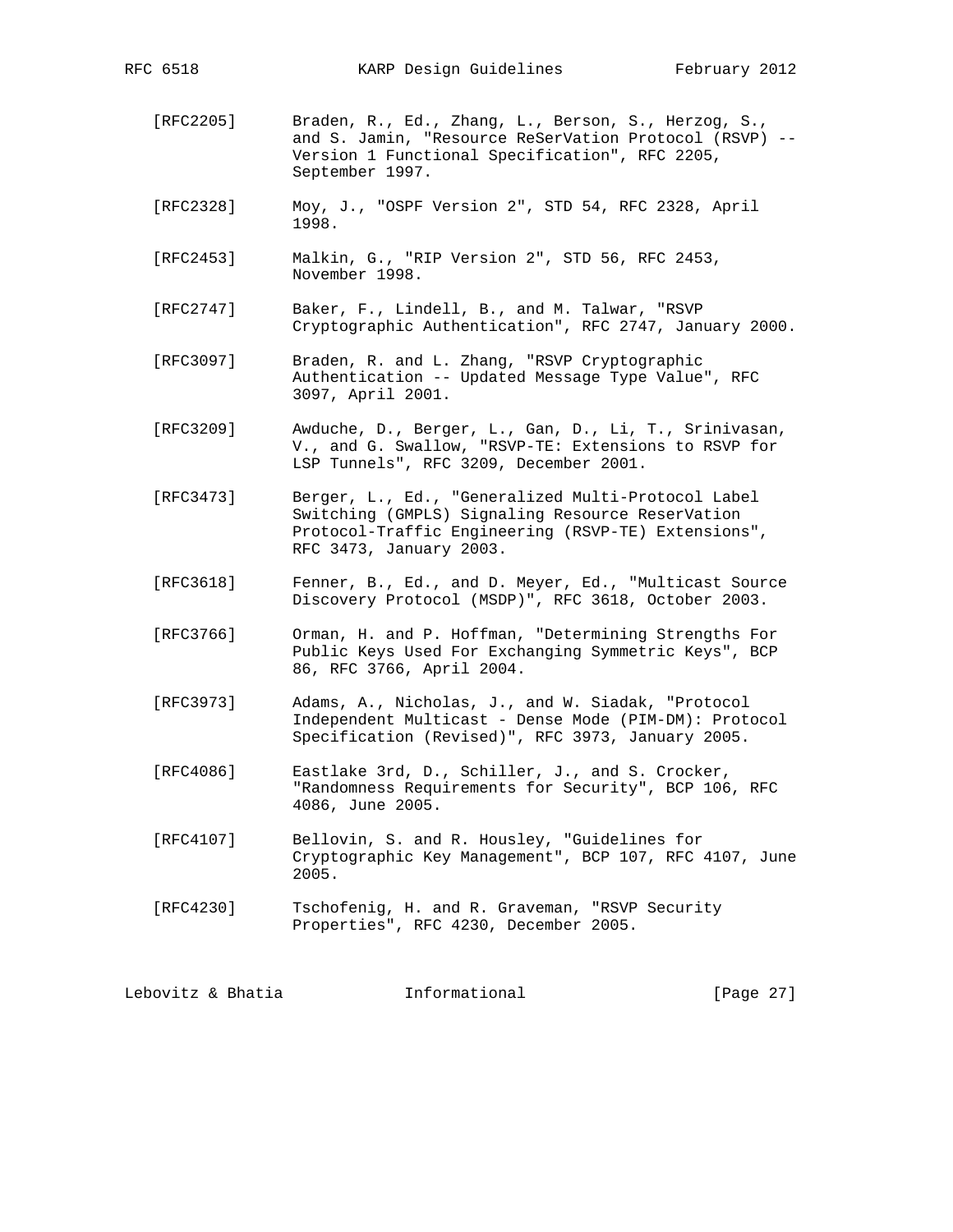RFC 6518 KARP Design Guidelines February 2012

- [RFC4252] Ylonen, T. and C. Lonvick, Ed., "The Secure Shell (SSH) Authentication Protocol", RFC 4252, January 2006.
- [RFC4253] Ylonen, T. and C. Lonvick, Ed., "The Secure Shell (SSH) Transport Layer Protocol", RFC 4253, January 2006.
- [RFC4271] Rekhter, Y., Ed., Li, T., Ed., and S. Hares, Ed., "A Border Gateway Protocol 4 (BGP-4)", RFC 4271, January 2006.
- [RFC4492] Blake-Wilson, S., Bolyard, N., Gupta, V., Hawk, C., and B. Moeller, "Elliptic Curve Cryptography (ECC) Cipher Suites for Transport Layer Security (TLS)", RFC 4492, May 2006.
- [RFC4601] Fenner, B., Handley, M., Holbrook, H., and I. Kouvelas, "Protocol Independent Multicast - Sparse Mode (PIM-SM): Protocol Specification (Revised)", RFC 4601, August 2006.
- [RFC4615] Song, J., Poovendran, R., Lee, J., and T. Iwata, "The Advanced Encryption Standard-Cipher-based Message Authentication Code-Pseudo-Random Function-128 (- AES-CMAC-PRF-128) Algorithm for the Internet Key Exchange Protocol (IKE)", RFC 4615, August 2006.
- [RFC4726] Farrel, A., Vasseur, J.-P., and A. Ayyangar, "A Framework for Inter-Domain Multiprotocol Label Switching Traffic Engineering", RFC 4726, November 2006.
- [RFC5036] Andersson, L., Ed., Minei, I., Ed., and B. Thomas, Ed., "LDP Specification", RFC 5036, October 2007.
- [RFC5082] Gill, V., Heasley, J., Meyer, D., Savola, P., Ed., and C. Pignataro, "The Generalized TTL Security Mechanism (GTSM)", RFC 5082, October 2007.
- [RFC5151] Farrel, A., Ed., Ayyangar, A., and JP. Vasseur, "Inter-Domain MPLS and GMPLS Traffic Engineering -- Resource Reservation Protocol-Traffic Engineering (RSVP-TE) Extensions", RFC 5151, February 2008.

Lebovitz & Bhatia  $I_n$  Informational [Page 28]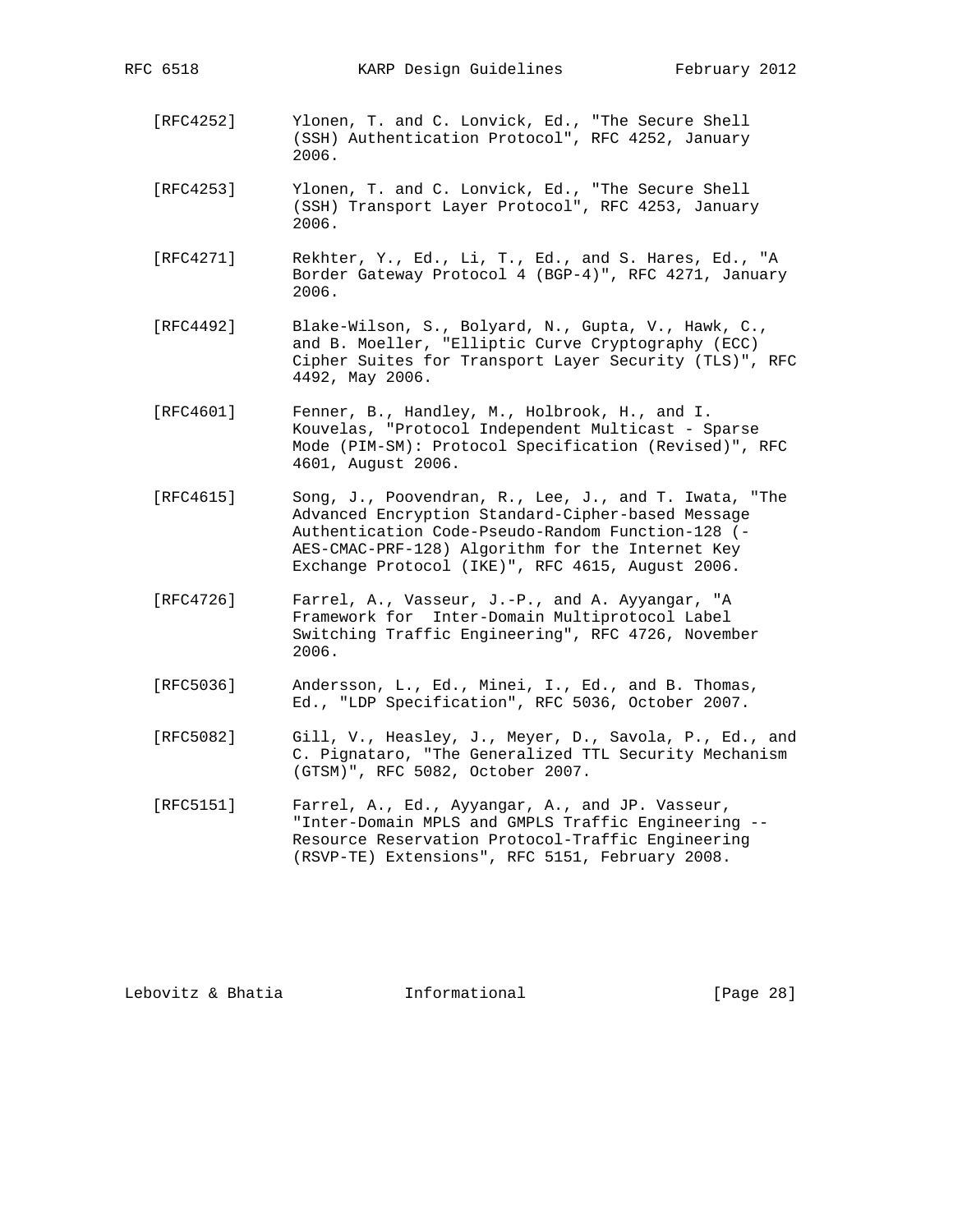- [RFC5280] Cooper, D., Santesson, S., Farrell, S., Boeyen, S., Housley, R., and W. Polk, "Internet X.509 Public Key Infrastructure Certificate and Certificate Revocation List (CRL) Profile", RFC 5280, May 2008.
- [RFC5440] Vasseur, JP., Ed., and JL. Le Roux, Ed., "Path Computation Element (PCE) Communication Protocol (PCEP)", RFC 5440, March 2009.
- [RFC5796] Atwood, W., Islam, S., and M. Siami, "Authentication and Confidentiality in Protocol Independent Multicast Sparse Mode (PIM-SM) Link-Local Messages", RFC 5796, March 2010.
- [RFC5880] Katz, D. and D. Ward, "Bidirectional Forwarding Detection (BFD)", RFC 5880, June 2010.
- [RFC5925] Touch, J., Mankin, A., and R. Bonica, "The TCP Authentication Option", RFC 5925, June 2010.
- [RFC5926] Lebovitz, G. and E. Rescorla, "Cryptographic Algorithms for the TCP Authentication Option (TCP- AO)", RFC 5926, June 2010.
- [RFC6039] Manral, V., Bhatia, M., Jaeggli, J., and R. White, "Issues with Existing Cryptographic Protection Methods for Routing Protocols", RFC 6039, October 2010.
- [RFC6407] Weis, B., Rowles, S., and T. Hardjono, "The Group Domain of Interpretation", RFC 6407, October 2011.
- [THTS-REQS] Lebovitz, G., "The Threat Analysis and Requirements for Cryptographic Authentication of Routing Protocols' Transports", Work in Progress, June 2011.
- [CRPT-TAB] Housley, R. and Polk, T., "Database of Long-Lived Symmetric Cryptographic Keys", Work in Progress, October 2011
- [GDOI-MAC] Weis, B. and S. Rowles, "GDOI Generic Message Authentication Code Policy", Work in Progress, September 2011.
- [IRR] Merit Network Inc , "Internet Routing Registry Routing Assets Database", 2006, http://www.irr.net/.

Lebovitz & Bhatia Informational [Page 29]